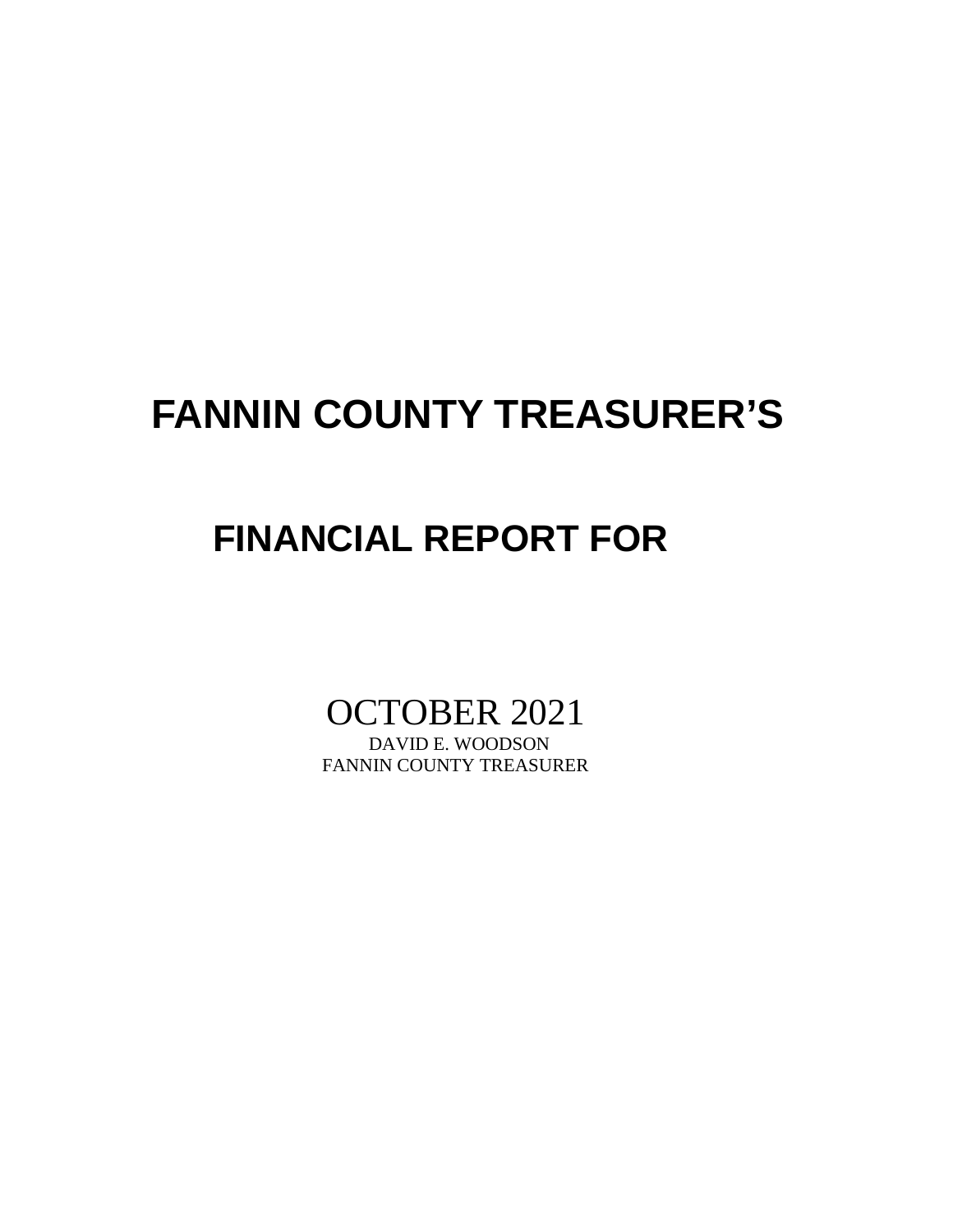

### **Receipt Listing by Product Code**

Fannin County, TX **The County of Totals by General Ledger Distribution Accounts** 

Date Range: 10/02/2021 - 10/31/2021

**Product Code Product Code Description 6th Ct of Appeals DC Dist Clk 6th Ct of Appeals** Receipt Number Date EOD Packet Number Payor Name Distribution GL Account Number Distribution Amount R00001254 10/15/2021 CLPKT00222 - Receipts 10-15- 2021-Posted DISTRICT CLERK 100-340-6000 - D.C.6TH COURT OF APPEALS -150.00 FEE **6th Ct of Appeals DC Subtotal:**  $-150.00$ **Admin Fee Jail Admin Fee** Receipt Number Date EOD Packet Number Payor Name Distribution GL Account Number Distribution Amount R00001266 10/18/2021 CLPKT00223 - Receipts 10-18- 2021-Posted US BANK 100-319-5530 - ADMINISTRATIVE FEE 427,542.50 **Admin Fee Subtotal:** -27,542.50 **Bail Bond Bail Bond Fees** Receipt Number Date EOD Packet Number Payor Name Distribution GL Account Number Distribution Amount R00001259 10/15/2021 CLPKT00222 - Receipts 10-15- 2021-Posted DOC'S BAIL BONDS 130-345-1130 - SURETY BAIL BOND FEE 45.00 R00001260 10/15/2021 CLPKT00222 - Receipts 10-15- 2021-Posted DOC'S BAIL BONDS 130-345-1130 - SURETY BAIL BOND FEE -120.00 R00001261 10/15/2021 CLPKT00222 - Receipts 10-15- 2021-Posted FANNIN COUNTY BAIL BONDS 130-345-1130 - SURETY BAIL BOND FEE -15.00 R00001262 10/15/2021 CLPKT00222 - Receipts 10-15- 2021-Posted CARPENTER'S BAIL BONDS 130-345-1130 - SURETY BAIL BOND FEE -45.00 R00001290 10/29/2021 CLPKT00230 - Receipts 10-29- 2021-Posted CARPENTER'S BAIL BONDS 130-345-1130 - SURETY BAIL BOND FEE -15.00 R00001291 10/29/2021 CLPKT00230 - Receipts 10-29- 2021-Posted DOC'S BAIL BONDS 130-345-1130 - SURETY BAIL BOND FEE -60.00 R00001292 10/29/2021 CLPKT00230 - Receipts 10-29- 2021-Posted FANNIN COUNTY BAIL BONDS 130-345-1130 - SURETY BAIL BOND FEE -105.00 **Bail Bond Subtotal:**  $-375.00$ **Bldg Permits Building Permits** Receipt Number Date EOD Packet Number Payor Name Distribution GL Account Number Distribution Amount R00001222 10/7/2021 CLPKT00217 - Receipts 10-7- 2021-Posted SOLON MANTANIO 100-340-6550 - BUILDING PERMITS -150.00 **Bldg Permits Subtotal:**  $-150.00$ **Blood Draws Blood Draws** Receipt Number Date EOD Packet Number Payor Name Distribution GL Account Number Distribution Amount R00001249 10/15/2021 CLPKT00222 - Receipts 10-15- 2021-Posted FANNIN COUNTY CSCD 360-370-1300 - REFUNDS &  $-135.43$ MISCELLANEOUS R00001253 10/15/2021 CLPKT00222 - Receipts 10-15- 2021-Posted FANNIN COUNTY CSCD 360-370-1300 - REFUNDS &  $-12.00$ MISCELLANEOUS R00001263 10/18/2021 CLPKT00223 - Receipts 10-18- 2021-Posted COUNTY CLERK 360-370-1300 - REFUNDS & -10.72 MISCELLANEOUS **Blood Draws Subtotal:**  $-158.15$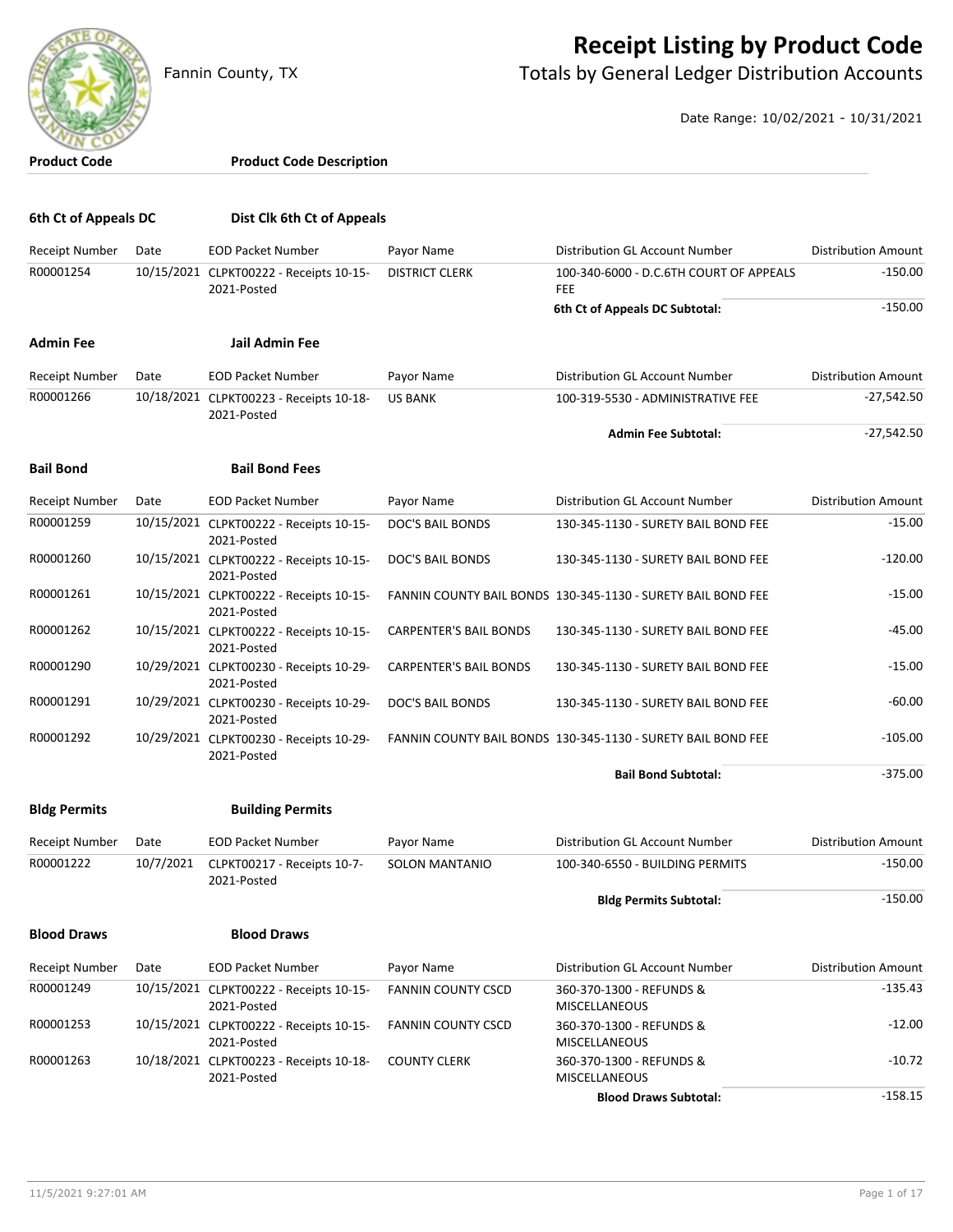| <b>Product Code</b>    |           | <b>Product Code Description</b>                                |                           |                                                    |                            |
|------------------------|-----------|----------------------------------------------------------------|---------------------------|----------------------------------------------------|----------------------------|
| <b>Bond Super Fees</b> |           | <b>Bond Supervision Fees</b>                                   |                           |                                                    |                            |
| <b>Receipt Number</b>  | Date      | <b>EOD Packet Number</b>                                       | Payor Name                | Distribution GL Account Number                     | <b>Distribution Amount</b> |
| R00001238              |           | 10/12/2021 CLPKT00219 - Receipts 10-12-<br>2021-Posted         | <b>FANNIN COUNTY CSCD</b> | 100-340-5730 - BOND SUPERVISION FEES               | $-8,462.00$                |
|                        |           |                                                                |                           | <b>Bond Super Fees Subtotal:</b>                   | $-8,462.00$                |
| <b>Car Reg General</b> |           | <b>Car Reg General</b>                                         |                           |                                                    |                            |
| <b>Receipt Number</b>  | Date      | <b>EOD Packet Number</b>                                       | Payor Name                | Distribution GL Account Number                     | <b>Distribution Amount</b> |
| R00001219              | 10/7/2021 | CLPKT00217 - Receipts 10-7-<br>2021-Posted                     | TAX A/C                   | 100-321-2000 - COMMISSIONS ON CAR<br><b>REGIST</b> | $-6.90$                    |
| R00001220              | 10/7/2021 | CLPKT00217 - Receipts 10-7-<br>2021-Posted                     | TAX A/C                   | 100-321-2000 - COMMISSIONS ON CAR<br><b>REGIST</b> | $-2,329.45$                |
| R00001255              |           | 10/15/2021 CLPKT00222 - Receipts 10-15-<br>2021-Posted         | TAX A/C                   | 100-321-2000 - COMMISSIONS ON CAR<br><b>REGIST</b> | $-1,843.05$                |
| R00001256              |           | 10/15/2021 CLPKT00222 - Receipts 10-15-<br>2021-Posted         | TAX A/C                   | 100-321-2000 - COMMISSIONS ON CAR<br><b>REGIST</b> | $-23.80$                   |
| R00001270              |           | 10/20/2021 CLPKT00224 - Receipts 10-20-<br>2021-Posted         | TAX A/C                   | 100-321-2000 - COMMISSIONS ON CAR<br><b>REGIST</b> | $-1,628.80$                |
| R00001271              |           | 10/20/2021 CLPKT00224 - Receipts 10-20-<br>2021-Posted         | TAX A/C                   | 100-321-2000 - COMMISSIONS ON CAR<br><b>REGIST</b> | $-4.60$                    |
| R00001286              |           | 10/28/2021 CLPKT00229 - Receipts 10-28-<br>2021-Posted         | TAX A/C                   | 100-321-2000 - COMMISSIONS ON CAR<br><b>REGIST</b> | $-4.60$                    |
| R00001287              |           | 10/28/2021 CLPKT00229 - Receipts 10-28-<br>2021-Posted         | TAX A/C                   | 100-321-2000 - COMMISSIONS ON CAR<br><b>REGIST</b> | $-1,803.05$                |
|                        |           |                                                                |                           | <b>Car Reg General Subtotal:</b>                   | $-7,644.25$                |
| Car Reg R&B Percenta   |           | <b>Car Reg R&amp;B Percentages</b>                             |                           |                                                    |                            |
| Receipt Number         | Date      | <b>EOD Packet Number</b>                                       | Payor Name                | Distribution GL Account Number                     | <b>Distribution Amount</b> |
| R00001219              | 10/7/2021 | CLPKT00217 - Receipts 10-7-<br>2021-Posted                     | TAX A/C                   | 210-321-3000 - COUNTY'S ADDITIONAL \$10            | $-6.12$                    |
|                        |           |                                                                |                           | 220-321-3000 - COUNTY'S ADDITIONAL \$10            | $-7.12$                    |
|                        |           |                                                                |                           | 230-321-3000 - COUNTY'S ADDITIONAL \$10            | $-10.68$                   |
|                        |           |                                                                |                           | 240-321-3000 - COUNTY'S ADDITIONAL \$10            | $-6.08$                    |
| R00001220              |           | 10/7/2021 CLPKT00217 - Receipts 10-7-<br>2021-Posted           | TAX A/C                   | 210-321-3000 - COUNTY'S ADDITIONAL \$10            | $-1,504.04$                |
|                        |           |                                                                |                           | 220-321-3000 - COUNTY'S ADDITIONAL \$10            | $-1,752.01$                |
|                        |           |                                                                |                           | 230-321-3000 - COUNTY'S ADDITIONAL \$10            | $-2,628.02$                |
|                        |           |                                                                |                           | 240-321-3000 - COUNTY'S ADDITIONAL \$10            | $-1,495.93$                |
| R00001255              |           | 10/15/2021 CLPKT00222 - Receipts 10-15- TAX A/C<br>2021-Posted |                           | 210-321-3000 - COUNTY'S ADDITIONAL \$10            | $-1,334.89$                |
|                        |           |                                                                |                           | 220-321-3000 - COUNTY'S ADDITIONAL \$10            | $-1,554.97$                |
|                        |           |                                                                |                           | 230-321-3000 - COUNTY'S ADDITIONAL \$10            | $-2,332.46$                |
|                        |           |                                                                |                           | 240-321-3000 - COUNTY'S ADDITIONAL \$10            | $-1,327.68$                |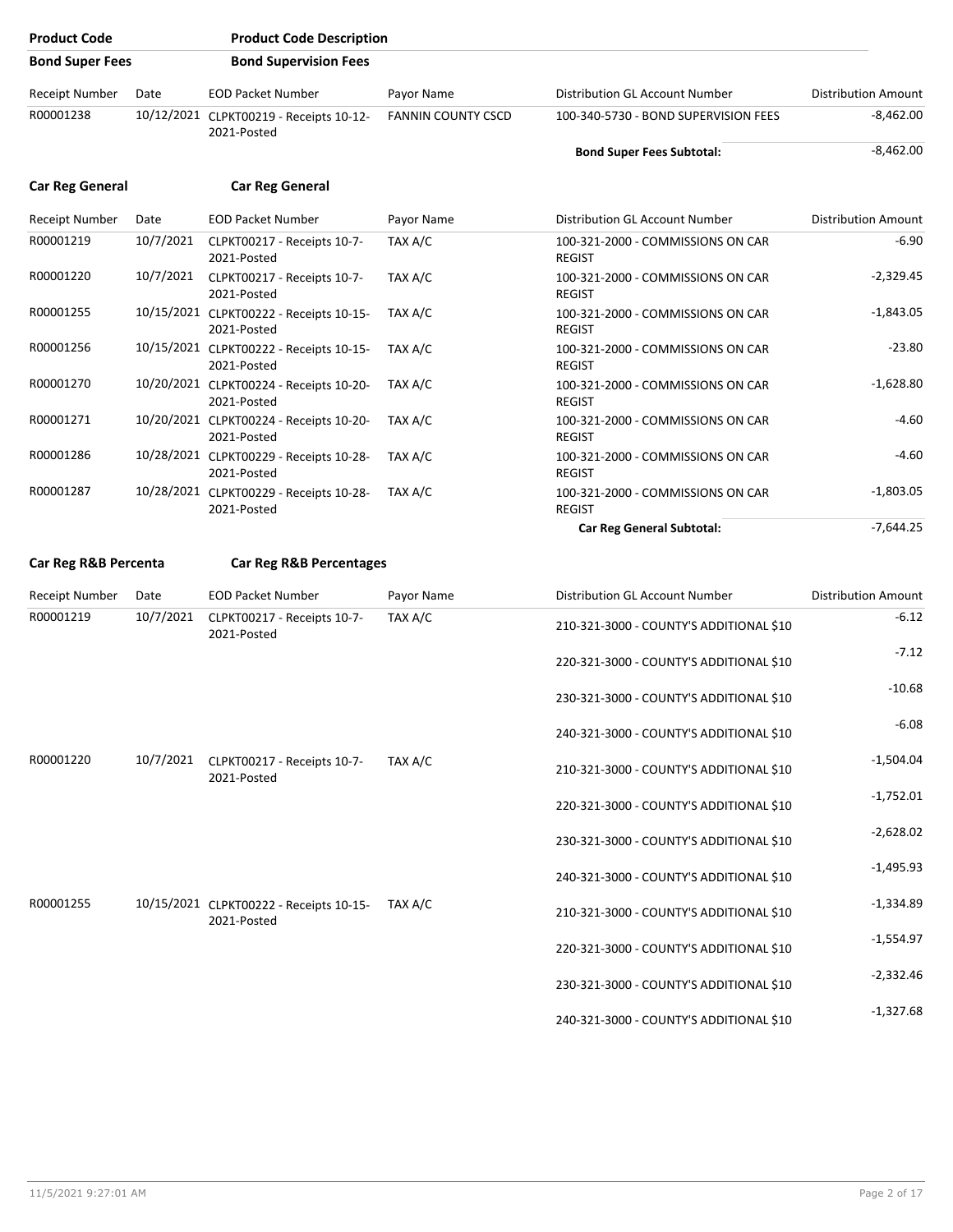| <b>Product Code</b>   |           | <b>Product Code Description</b>                                |                      |                                                   |                            |
|-----------------------|-----------|----------------------------------------------------------------|----------------------|---------------------------------------------------|----------------------------|
| R00001256             |           | 10/15/2021 CLPKT00222 - Receipts 10-15- TAX A/C<br>2021-Posted |                      | 210-321-3000 - COUNTY'S ADDITIONAL \$10           | $-12.23$                   |
|                       |           |                                                                |                      | 220-321-3000 - COUNTY'S ADDITIONAL \$10           | $-14.24$                   |
|                       |           |                                                                |                      | 230-321-3000 - COUNTY'S ADDITIONAL \$10           | $-21.37$                   |
|                       |           |                                                                |                      | 240-321-3000 - COUNTY'S ADDITIONAL \$10           | $-12.16$                   |
| R00001270             |           | 10/20/2021 CLPKT00224 - Receipts 10-20-<br>2021-Posted         | TAX A/C              | 210-321-3000 - COUNTY'S ADDITIONAL \$10           | $-957.86$                  |
|                       |           |                                                                |                      | 220-321-3000 - COUNTY'S ADDITIONAL \$10           | $-1,115.78$                |
|                       |           |                                                                |                      | 230-321-3000 - COUNTY'S ADDITIONAL \$10           | $-1,673.67$                |
|                       |           |                                                                |                      | 240-321-3000 - COUNTY'S ADDITIONAL \$10           | $-952.69$                  |
| R00001271             |           | 10/20/2021 CLPKT00224 - Receipts 10-20-<br>2021-Posted         | TAX A/C              | 210-321-3000 - COUNTY'S ADDITIONAL \$10           | $-4.08$                    |
|                       |           |                                                                |                      | 220-321-3000 - COUNTY'S ADDITIONAL \$10           | $-4.75$                    |
|                       |           |                                                                |                      | 230-321-3000 - COUNTY'S ADDITIONAL \$10           | $-7.12$                    |
|                       |           |                                                                |                      | 240-321-3000 - COUNTY'S ADDITIONAL \$10           | $-4.05$                    |
| R00001286             |           | 10/28/2021 CLPKT00229 - Receipts 10-28-<br>2021-Posted         | TAX A/C              | 210-321-3000 - COUNTY'S ADDITIONAL \$10           | $-4.08$                    |
|                       |           |                                                                |                      | 220-321-3000 - COUNTY'S ADDITIONAL \$10           | $-4.75$                    |
|                       |           |                                                                |                      | 230-321-3000 - COUNTY'S ADDITIONAL \$10           | $-7.12$                    |
|                       |           |                                                                |                      | 240-321-3000 - COUNTY'S ADDITIONAL \$10           | $-4.05$                    |
| R00001287             |           | 10/28/2021 CLPKT00229 - Receipts 10-28-<br>2021-Posted         | TAX A/C              | 210-321-3000 - COUNTY'S ADDITIONAL \$10           | $-1,190.19$                |
|                       |           |                                                                |                      | 220-321-3000 - COUNTY'S ADDITIONAL \$10           | $-1,386.42$                |
|                       |           |                                                                |                      | 230-321-3000 - COUNTY'S ADDITIONAL \$10           | $-2,079.62$                |
|                       |           |                                                                |                      | 240-321-3000 - COUNTY'S ADDITIONAL \$10           | $-1,183.77$                |
|                       |           |                                                                |                      | Car Reg R&B Percenta Subtotal:                    | $-24,600.00$               |
| <b>Car Titles</b>     |           | <b>Commission on Car Titles</b>                                |                      |                                                   |                            |
| <b>Receipt Number</b> | Date      | <b>EOD Packet Number</b>                                       | Payor Name           | Distribution GL Account Number                    | <b>Distribution Amount</b> |
| R00001221             | 10/7/2021 | CLPKT00217 - Receipts 10-7-<br>2021-Posted                     | TAX A/C              | 100-321-2500 - COMMISSION ON CAR<br><b>TITLES</b> | $-890.00$                  |
| R00001257             |           | 10/15/2021 CLPKT00222 - Receipts 10-15-<br>2021-Posted         | TAX A/C              | 100-321-2500 - COMMISSION ON CAR<br><b>TITLES</b> | $-720.00$                  |
| R00001269             |           | 10/20/2021 CLPKT00224 - Receipts 10-20-<br>2021-Posted         | TAX A/C              | 100-321-2500 - COMMISSION ON CAR<br><b>TITLES</b> | $-700.00$                  |
| R00001288             |           | 10/28/2021 CLPKT00229 - Receipts 10-28-<br>2021-Posted         | TAX A/C              | 100-321-2500 - COMMISSION ON CAR<br><b>TITLES</b> | $-885.00$                  |
|                       |           |                                                                |                      | <b>Car Titles Subtotal:</b>                       | $-3,195.00$                |
| <b>Cobra Health</b>   |           | <b>Payroll Cobra Health</b>                                    |                      |                                                   |                            |
| <b>Receipt Number</b> | Date      | <b>EOD Packet Number</b>                                       | Payor Name           | Distribution GL Account Number                    | <b>Distribution Amount</b> |
| R00001214             | 10/5/2021 | CLPKT00215 - Receipts 10-5-<br>2021-Posted                     | <b>SUZANNE STOWE</b> | 950-370-1300 - REFUNDS &<br>MISCELLANEOUS         | $-1,079.94$                |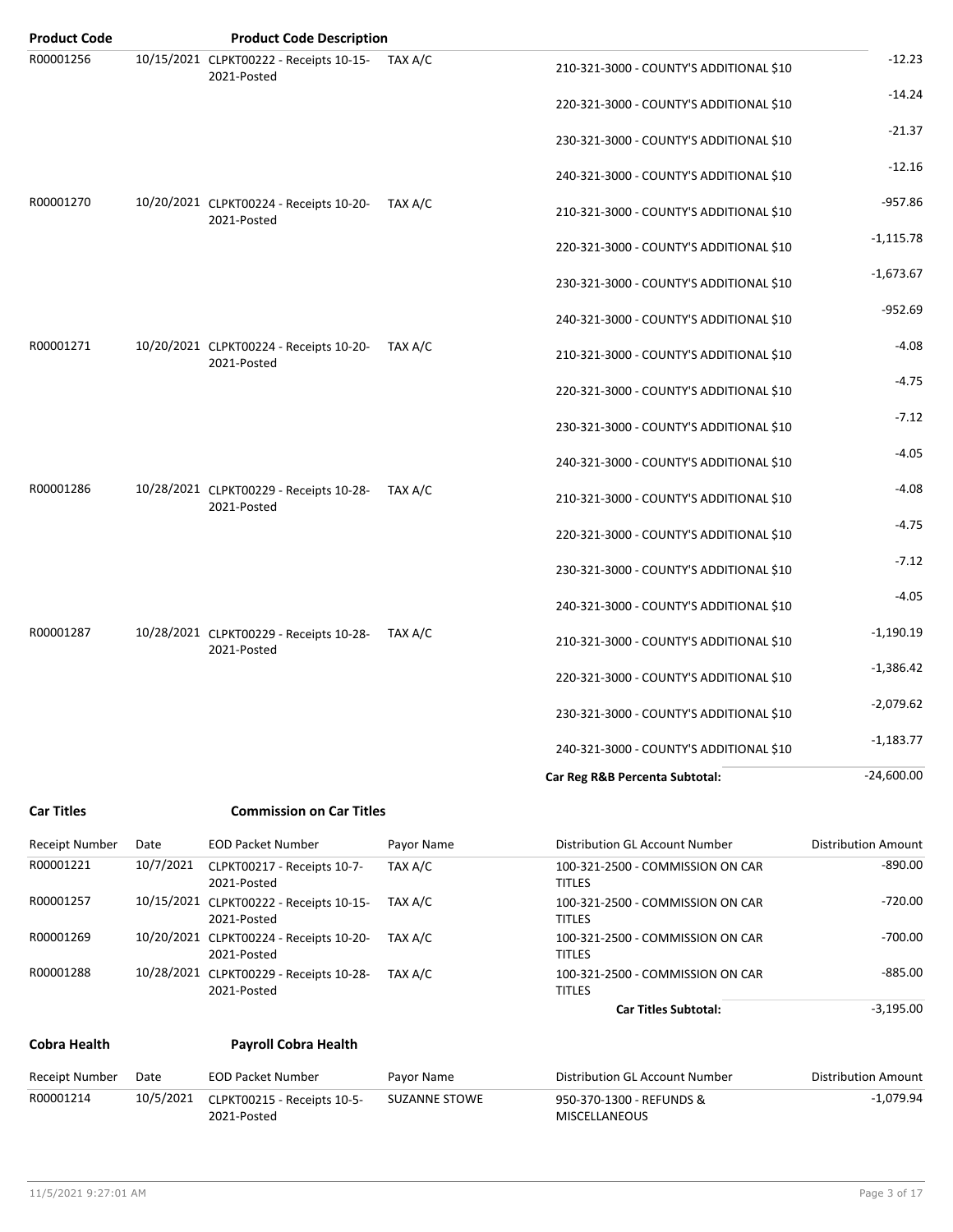| <b>Product Code</b>       |           | <b>Product Code Description</b>                        |                            |                                                         |                            |
|---------------------------|-----------|--------------------------------------------------------|----------------------------|---------------------------------------------------------|----------------------------|
| R00001234                 |           | 10/12/2021 CLPKT00219 - Receipts 10-12-<br>2021-Posted | R.B. MULCAHY SETTERBERG    | 950-370-1300 - REFUNDS &<br><b>MISCELLANEOUS</b>        | $-1,616.82$                |
| R00001240                 |           | 10/13/2021 CLPKT00220 - Receipts 10-13-<br>2021-Posted | VALTA SIEBENTHALL          | 950-370-1300 - REFUNDS &<br><b>MISCELLANEOUS</b>        | -988.96                    |
| R00001241                 |           | 10/13/2021 CLPKT00220 - Receipts 10-13-<br>2021-Posted | VALTA J. SIEBENTHALL       | 950-370-1300 - REFUNDS &<br><b>MISCELLANEOUS</b>        | $-90.98$                   |
| R00001242                 |           | 10/13/2021 CLPKT00220 - Receipts 10-13-<br>2021-Posted | LEONARD J. BAXTER JR.      | 950-370-1300 - REFUNDS &<br><b>MISCELLANEOUS</b>        | $-1,616.82$                |
|                           |           |                                                        |                            | <b>Cobra Health Subtotal:</b>                           | $-5,393.52$                |
| <b>Const Pct 3 Fees</b>   |           | <b>Const Pct 3 Fees</b>                                |                            |                                                         |                            |
| Receipt Number            | Date      | <b>EOD Packet Number</b>                               | Payor Name                 | Distribution GL Account Number                          | <b>Distribution Amount</b> |
| R00001229                 | 10/8/2021 | CLPKT00218 - Receipts 10-8-<br>2021-Posted             | CONSTABLE PCT. #3          | 100-340-5530 - CONSTABLE PCT. 3 FEES                    | $-75.00$                   |
|                           |           |                                                        |                            | <b>Const Pct 3 Fees Subtotal:</b>                       | $-75.00$                   |
| <b>Contraband Seizure</b> |           | <b>Held in Trust</b>                                   |                            |                                                         |                            |
| Receipt Number            | Date      | <b>EOD Packet Number</b>                               | Payor Name                 | Distribution GL Account Number                          | <b>Distribution Amount</b> |
| R00001230                 | 10/8/2021 | CLPKT00218 - Receipts 10-8-<br>2021-Posted             |                            | FANNIN COUNTY SFERIFF'S DEI361-207-0990 - HELD IN TRUST | $-388.00$                  |
| R00001231                 | 10/8/2021 | CLPKT00218 - Receipts 10-8-<br>2021-Posted             |                            | FANNIN COUNTY SHERIFF'S DE 361-207-0990 - HELD IN TRUST | $-2,806.00$                |
| R00001235                 |           | 10/12/2021 CLPKT00219 - Receipts 10-12-<br>2021-Posted |                            | FANNIN COUNTY SHERIFF'S DE 361-207-0990 - HELD IN TRUST | $-5.00$                    |
|                           |           |                                                        |                            | <b>Contraband Seizure Subtotal:</b>                     | $-3,199.00$                |
| <b>County Clerk</b>       |           | <b>County Clerk</b>                                    |                            |                                                         |                            |
| Receipt Number            | Date      | <b>EOD Packet Number</b>                               | Payor Name                 | Distribution GL Account Number                          | <b>Distribution Amount</b> |
| R00001239                 |           | 10/12/2021 CLPKT00219 - Receipts 10-12-<br>2021-Posted | <b>FANNIN COUNTY CLERK</b> | 100-340-4030 - COUNTY CLERK FEES                        | $-50.00$                   |
|                           |           |                                                        |                            | <b>County Clerk Subtotal:</b>                           | $-50.00$                   |
| <b>County Records Mgt</b> |           |                                                        |                            |                                                         |                            |
|                           |           | <b>County Records Mgt</b>                              |                            |                                                         |                            |
| Receipt Number            | Date      | <b>EOD Packet Number</b>                               | Payor Name                 | Distribution GL Account Number                          | <b>Distribution Amount</b> |
| R00001254                 |           | 10/15/2021 CLPKT00222 - Receipts 10-15-<br>2021-Posted | <b>DISTRICT CLERK</b>      | 200-370-1350 - CO.OFFICE REC.MNGMT.FEE                  | $-341.72$                  |
|                           |           |                                                        |                            | <b>County Records Mgt Subtotal:</b>                     | $-341.72$                  |
| <b>Court Costs</b>        |           | <b>Court Cost and Arrest Fees</b>                      |                            |                                                         |                            |
| <b>Receipt Number</b>     | Date      | <b>EOD Packet Number</b>                               | Payor Name                 | Distribution GL Account Number                          | <b>Distribution Amount</b> |
| R00001251                 |           | 10/15/2021 CLPKT00222 - Receipts 10-15-<br>2021-Posted | <b>FANNIN COUNTY CSCD</b>  | 100-318-1300 - COURT COSTS/ARREST FEES                  | $-12.40$                   |
| R00001254                 |           | 10/15/2021 CLPKT00222 - Receipts 10-15-<br>2021-Posted | <b>DISTRICT CLERK</b>      | 100-318-1300 - COURT COSTS/ARREST FEES                  | $-6,222.20$                |
|                           |           |                                                        |                            | <b>Court Costs Subtotal:</b>                            | $-6,234.60$                |
| <b>Court Rec Pres</b>     |           | <b>Dist Clk Ct Rec Pres</b>                            |                            |                                                         |                            |
| <b>Receipt Number</b>     | Date      | <b>EOD Packet Number</b>                               | Payor Name                 | Distribution GL Account Number                          | <b>Distribution Amount</b> |
| R00001254                 |           | 10/15/2021 CLPKT00222 - Receipts 10-15-<br>2021-Posted | <b>DISTRICT CLERK</b>      | 193-370-1330 - DIST.CLK.COURT RECORDS<br>PRESERVATION   | $-320.39$                  |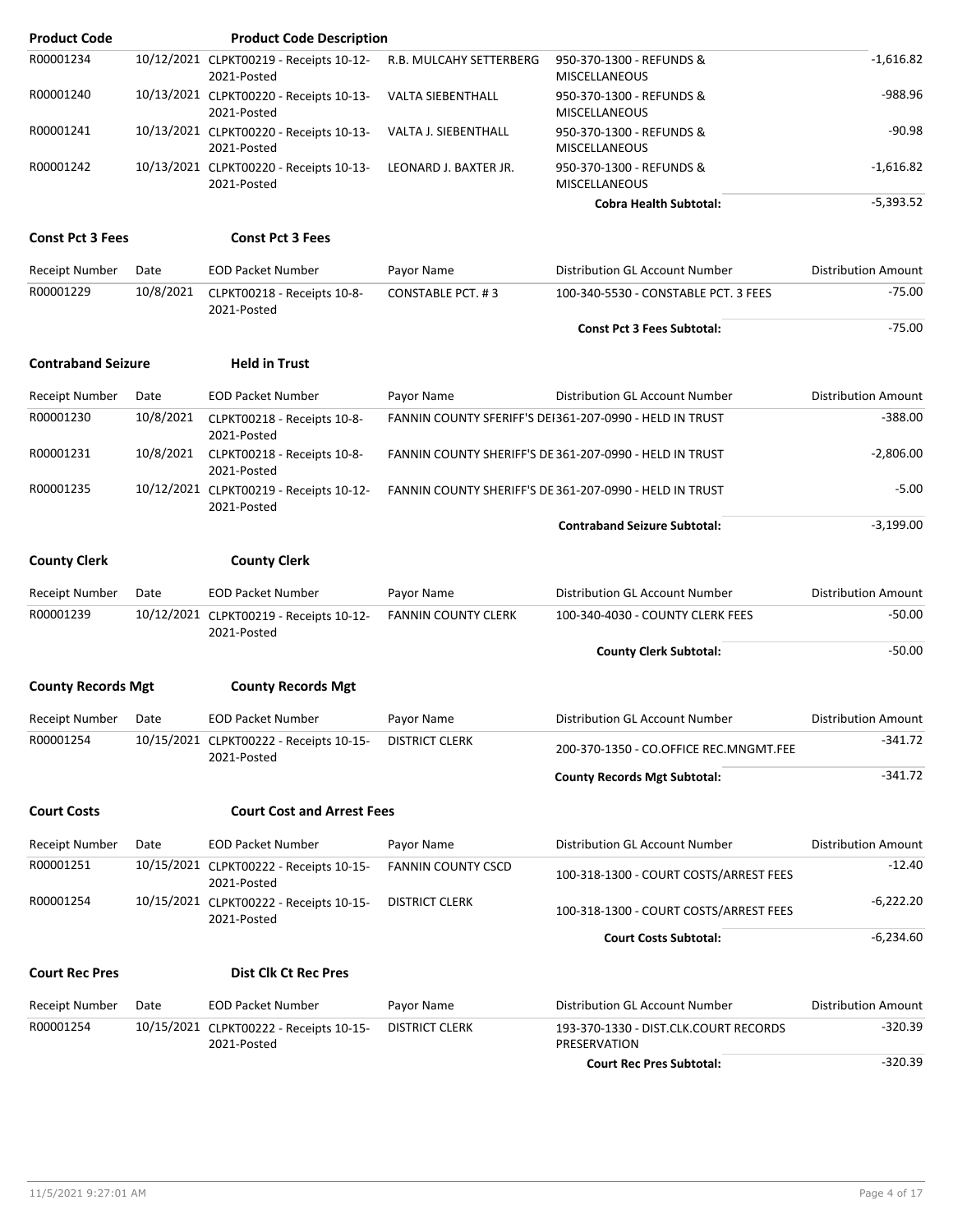| <b>Product Code</b>         |           | <b>Product Code Description</b>                        |                           |                                                                  |                            |
|-----------------------------|-----------|--------------------------------------------------------|---------------------------|------------------------------------------------------------------|----------------------------|
| <b>Court Reporter</b>       |           | <b>Court Reporter</b>                                  |                           |                                                                  |                            |
| Receipt Number              | Date      | <b>EOD Packet Number</b>                               | Payor Name                | Distribution GL Account Number                                   | <b>Distribution Amount</b> |
| R00001254                   |           | 10/15/2021 CLPKT00222 - Receipts 10-15-<br>2021-Posted | <b>DISTRICT CLERK</b>     | 100-370-1620 - COURT REPORTER SERVICE<br><b>FEE</b>              | $-450.00$                  |
|                             |           |                                                        |                           | <b>Court Reporter Subtotal:</b>                                  | $-450.00$                  |
| <b>Courthouse Restorati</b> |           | <b>THC CH Restoration</b>                              |                           |                                                                  |                            |
| <b>Receipt Number</b>       | Date      | <b>EOD Packet Number</b>                               | Payor Name                | Distribution GL Account Number                                   | <b>Distribution Amount</b> |
| R00001236                   |           | 10/12/2021 CLPKT00219 - Receipts 10-12-<br>2021-Posted |                           | TEXAS HISTORICAL COMMISSIC 670-330-5100 - COURTHOUSE RESTORATION | $-349,439.93$              |
|                             |           |                                                        |                           | <b>Courthouse Restorati Subtotal:</b>                            | $-349,439.93$              |
| <b>Courthouse Security</b>  |           | Dist Clk                                               |                           |                                                                  |                            |
| Receipt Number              | Date      | <b>EOD Packet Number</b>                               | Payor Name                | Distribution GL Account Number                                   | <b>Distribution Amount</b> |
| R00001254                   |           | 10/15/2021 CLPKT00222 - Receipts 10-15-<br>2021-Posted | <b>DISTRICT CLERK</b>     | 110-340-6500 - DISTRICT CLERK FEES                               | $-223.13$                  |
|                             |           |                                                        |                           | <b>Courthouse Security Subtotal:</b>                             | $-223.13$                  |
| <b>Culvert General</b>      |           | <b>Culvert Permit</b>                                  |                           |                                                                  |                            |
| <b>Receipt Number</b>       | Date      | <b>EOD Packet Number</b>                               | Payor Name                | Distribution GL Account Number                                   | <b>Distribution Amount</b> |
| R00001228                   | 10/8/2021 | CLPKT00218 - Receipts 10-8-<br>2021-Posted             | <b>KEVIN AUSTIN</b>       | 100-370-1420 - CULVERT PERMITTING<br><b>PROCESS</b>              | $-10.00$                   |
| R00001245                   |           | 10/14/2021 CLPKT00221 - Receipts 10-14-<br>2021-Posted | <b>MARK KUMAU</b>         | 100-370-1420 - CULVERT PERMITTING<br><b>PROCESS</b>              | $-10.00$                   |
| R00001268                   |           | 10/20/2021 CLPKT00224 - Receipts 10-20-<br>2021-Posted | RALPH CATRO               | 100-370-1420 - CULVERT PERMITTING<br><b>PROCESS</b>              | $-10.00$                   |
| R00001274                   |           | 10/21/2021 CLPKT00225 - Receipts 10-21-<br>2021-Posted | <b>DANIEL BARRICK</b>     | 100-370-1420 - CULVERT PERMITTING<br><b>PROCESS</b>              | $-10.00$                   |
|                             |           |                                                        |                           | <b>Culvert General Subtotal:</b>                                 | $-40.00$                   |
| <b>Culvert R&amp;B 1</b>    |           | <b>Culvert Permit</b>                                  |                           |                                                                  |                            |
| Receipt Number              | Date      | <b>EOD Packet Number</b>                               | Payor Name                | Distribution GL Account Number                                   | <b>Distribution Amount</b> |
| R00001245                   |           | 10/14/2021 CLPKT00221 - Receipts 10-14-<br>2021-Posted | <b>MARK KUMAU</b>         | 210-370-1420 - CULVERT PERMITTING<br><b>PROCESS</b>              | -20.00                     |
|                             |           |                                                        |                           | <b>Culvert R&amp;B 1 Subtotal:</b>                               | $-20.00$                   |
| <b>Culvert R&amp;B 2</b>    |           | <b>Culvert Permit</b>                                  |                           |                                                                  |                            |
| Receipt Number              | Date      | <b>EOD Packet Number</b>                               | Payor Name                | Distribution GL Account Number                                   | <b>Distribution Amount</b> |
| R00001228                   | 10/8/2021 | CLPKT00218 - Receipts 10-8-<br>2021-Posted             | <b>KEVIN AUSTIN</b>       | 220-370-1420 - CULVERT PERMITTING<br><b>PROCESS</b>              | $-20.00$                   |
| R00001268                   |           | 10/20/2021 CLPKT00224 - Receipts 10-20-<br>2021-Posted | RALPH CATRO               | 220-370-1420 - CULVERT PERMITTING<br><b>PROCESS</b>              | $-20.00$                   |
| R00001274                   |           | 10/21/2021 CLPKT00225 - Receipts 10-21-<br>2021-Posted | <b>DANIEL BARRICK</b>     | 220-370-1420 - CULVERT PERMITTING<br><b>PROCESS</b>              | $-20.00$                   |
|                             |           |                                                        |                           | <b>Culvert R&amp;B 2 Subtotal:</b>                               | $-60.00$                   |
| <b>Current Prop Tax</b>     |           | <b>Flat Amount</b>                                     |                           |                                                                  |                            |
| Receipt Number              | Date      | <b>EOD Packet Number</b>                               | Payor Name                | Distribution GL Account Number                                   | <b>Distribution Amount</b> |
| R00001227                   | 10/8/2021 | CLPKT00218 - Receipts 10-8-<br>2021-Posted             | APPRAISAL DISTRICT        | 600-310-1100 - CURRENT TAXES                                     | $-1,175.53$                |
| R00001248                   |           | 10/15/2021 CLPKT00222 - Receipts 10-15-<br>2021-Posted | APPRAISAL DISTRICT        | 600-310-1100 - CURRENT TAXES                                     | $-655.32$                  |
| R00001277                   |           | 10/22/2021 CLPKT00226 - Receipts 10-22-<br>2021-Posted | <b>APPRAISAL DISTRICT</b> | 600-310-1100 - CURRENT TAXES                                     | $-325.36$                  |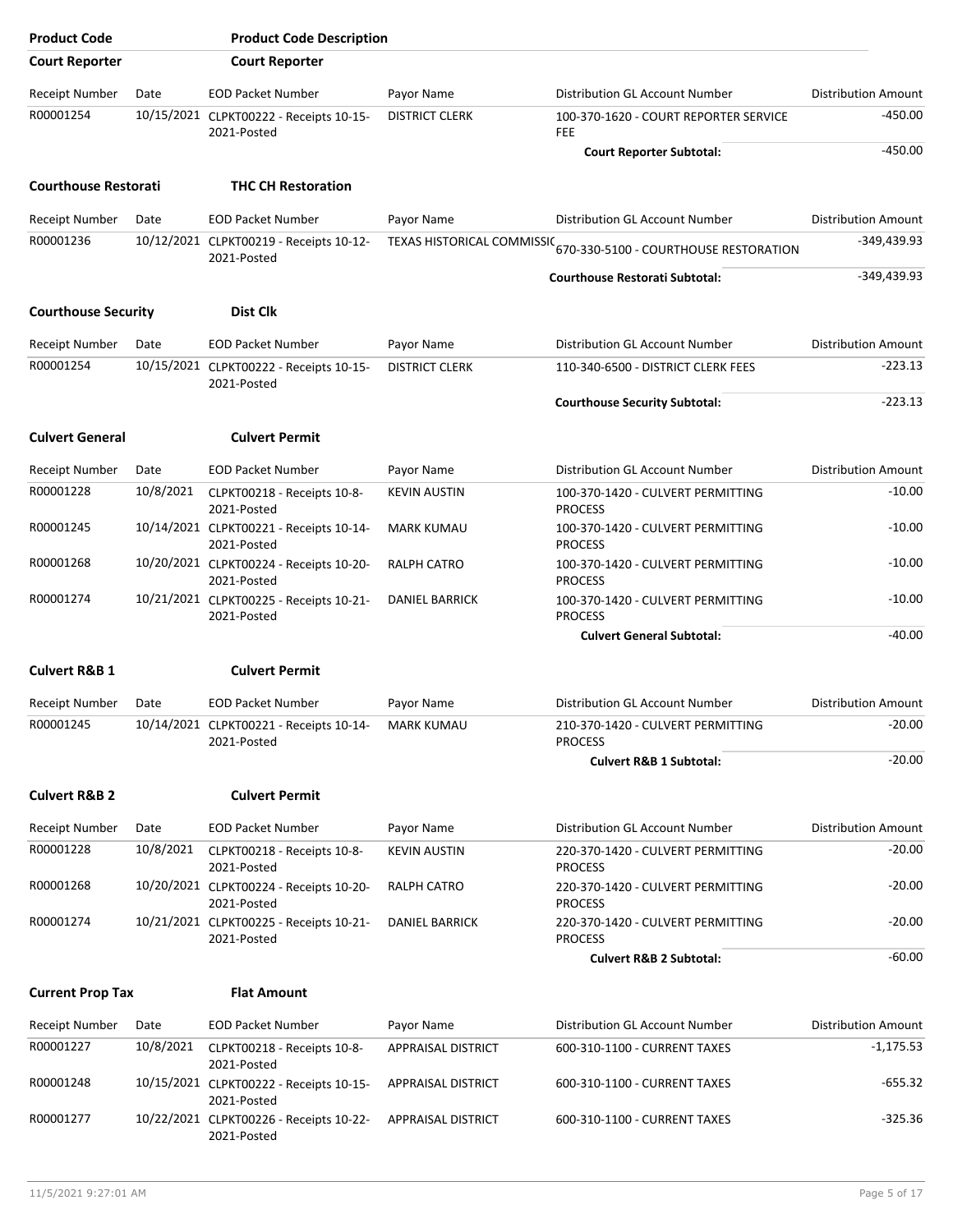| <b>Product Code</b>         |           | <b>Product Code Description</b>                        |                           |                                      |                            |
|-----------------------------|-----------|--------------------------------------------------------|---------------------------|--------------------------------------|----------------------------|
| R00001289                   |           | 10/29/2021 CLPKT00230 - Receipts 10-29-<br>2021-Posted | APPRAISAL DISTRICT        | 600-310-1100 - CURRENT TAXES         | $-360.98$                  |
|                             |           |                                                        |                           | <b>Current Prop Tax Subtotal:</b>    | $-2,517.19$                |
| <b>Current Prop Taxes</b>   |           | <b>Current Prop Taxes</b>                              |                           |                                      |                            |
| <b>Receipt Number</b>       | Date      | <b>EOD Packet Number</b>                               | Payor Name                | Distribution GL Account Number       | <b>Distribution Amount</b> |
| R00001227                   | 10/8/2021 | CLPKT00218 - Receipts 10-8-                            | <b>APPRAISAL DISTRICT</b> | 100-310-1100 - CURRENT TAXES         | $-6,413.99$                |
|                             |           | 2021-Posted                                            |                           | 210-310-1100 - CURRENT TAXES         | $-368.64$                  |
|                             |           |                                                        |                           | 220-310-1100 - CURRENT TAXES         | $-429.49$                  |
|                             |           |                                                        |                           | 230-310-1100 - CURRENT TAXES         | $-644.19$                  |
|                             |           |                                                        |                           | 240-310-1100 - CURRENT TAXES         | $-366.75$                  |
| R00001248                   |           | 10/15/2021 CLPKT00222 - Receipts 10-15-                | <b>APPRAISAL DISTRICT</b> | 100-310-1100 - CURRENT TAXES         | $-4,800.05$                |
|                             |           | 2021-Posted                                            |                           | 210-310-1100 - CURRENT TAXES         | $-275.88$                  |
|                             |           |                                                        |                           | 220-310-1100 - CURRENT TAXES         | $-321.42$                  |
|                             |           |                                                        |                           | 230-310-1100 - CURRENT TAXES         | $-482.10$                  |
|                             |           |                                                        |                           | 240-310-1100 - CURRENT TAXES         | $-274.46$                  |
| R00001277                   |           | 10/22/2021 CLPKT00226 - Receipts 10-22-                | <b>APPRAISAL DISTRICT</b> | 100-310-1100 - CURRENT TAXES         | $-2,382.49$                |
|                             |           | 2021-Posted                                            |                           | 210-310-1100 - CURRENT TAXES         | $-136.93$                  |
|                             |           |                                                        |                           | 220-310-1100 - CURRENT TAXES         | $-159.54$                  |
|                             |           |                                                        |                           | 230-310-1100 - CURRENT TAXES         | $-239.29$                  |
|                             |           |                                                        |                           | 240-310-1100 - CURRENT TAXES         | $-136.23$                  |
| R00001289                   |           | 10/29/2021 CLPKT00230 - Receipts 10-29-                | APPRAISAL DISTRICT        | 100-310-1100 - CURRENT TAXES         | $-2,643.35$                |
|                             |           | 2021-Posted                                            |                           | 210-310-1100 - CURRENT TAXES         | $-151.92$                  |
|                             |           |                                                        |                           | 220-310-1100 - CURRENT TAXES         | $-177.00$                  |
|                             |           |                                                        |                           | 230-310-1100 - CURRENT TAXES         | $-265.49$                  |
|                             |           |                                                        |                           | 240-310-1100 - CURRENT TAXES         | $-151.14$                  |
|                             |           |                                                        |                           | <b>Current Prop Taxes Subtotal:</b>  | $-20,820.35$               |
|                             |           |                                                        |                           |                                      |                            |
| <b>Delinquent Prop Tax</b>  |           | <b>Flat Amount</b>                                     |                           |                                      |                            |
| <b>Receipt Number</b>       | Date      | <b>EOD Packet Number</b>                               | Payor Name                | Distribution GL Account Number       | <b>Distribution Amount</b> |
| R00001227                   | 10/8/2021 | CLPKT00218 - Receipts 10-8-<br>2021-Posted             | <b>APPRAISAL DISTRICT</b> | 600-310-1200 - DELINQUENT TAXES      | $-703.42$                  |
| R00001248                   |           | 10/15/2021 CLPKT00222 - Receipts 10-15-<br>2021-Posted | APPRAISAL DISTRICT        | 600-310-1200 - DELINQUENT TAXES      | $-159.03$                  |
| R00001277                   |           | 10/22/2021 CLPKT00226 - Receipts 10-22-<br>2021-Posted | APPRAISAL DISTRICT        | 600-310-1200 - DELINQUENT TAXES      | $-40.03$                   |
| R00001289                   |           | 10/29/2021 CLPKT00230 - Receipts 10-29-<br>2021-Posted | APPRAISAL DISTRICT        | 600-310-1200 - DELINQUENT TAXES      | $-277.20$                  |
|                             |           |                                                        |                           | <b>Delinquent Prop Tax Subtotal:</b> | $-1,179.68$                |
| <b>Delinquent Prop Taxe</b> |           | <b>Delinquent Prop Taxes</b>                           |                           |                                      |                            |
| Receipt Number              | Date      | <b>EOD Packet Number</b>                               | Payor Name                | Distribution GL Account Number       | <b>Distribution Amount</b> |
| R00001227                   | 10/8/2021 | CLPKT00218 - Receipts 10-8-                            | <b>APPRAISAL DISTRICT</b> | 100-310-1200 - DELINQUENT TAXES      | $-21,490.89$               |
|                             |           | 2021-Posted                                            |                           | 210-310-1200 - DELINQUENT TAXES      | $-1,235.18$                |
|                             |           |                                                        |                           | 220-310-1200 - DELINQUENT TAXES      | $-1,439.06$                |
|                             |           |                                                        |                           | 230-310-1200 - DELINQUENT TAXES      | $-2,158.46$                |
|                             |           |                                                        |                           |                                      |                            |

R00001248 10/15/2021 CLPKT00222 - Receipts 10-15-

2021-Posted

240-310-1200 - DELINQUENT TAXES -1,228.84

100-310-1200 - DELINQUENT TAXES -7,063.31 210-310-1200 - DELINQUENT TAXES -405.96 220-310-1200 - DELINQUENT TAXES -472.97 230-310-1200 - DELINQUENT TAXES -709.41 240-310-1200 - DELINQUENT TAXES -403.88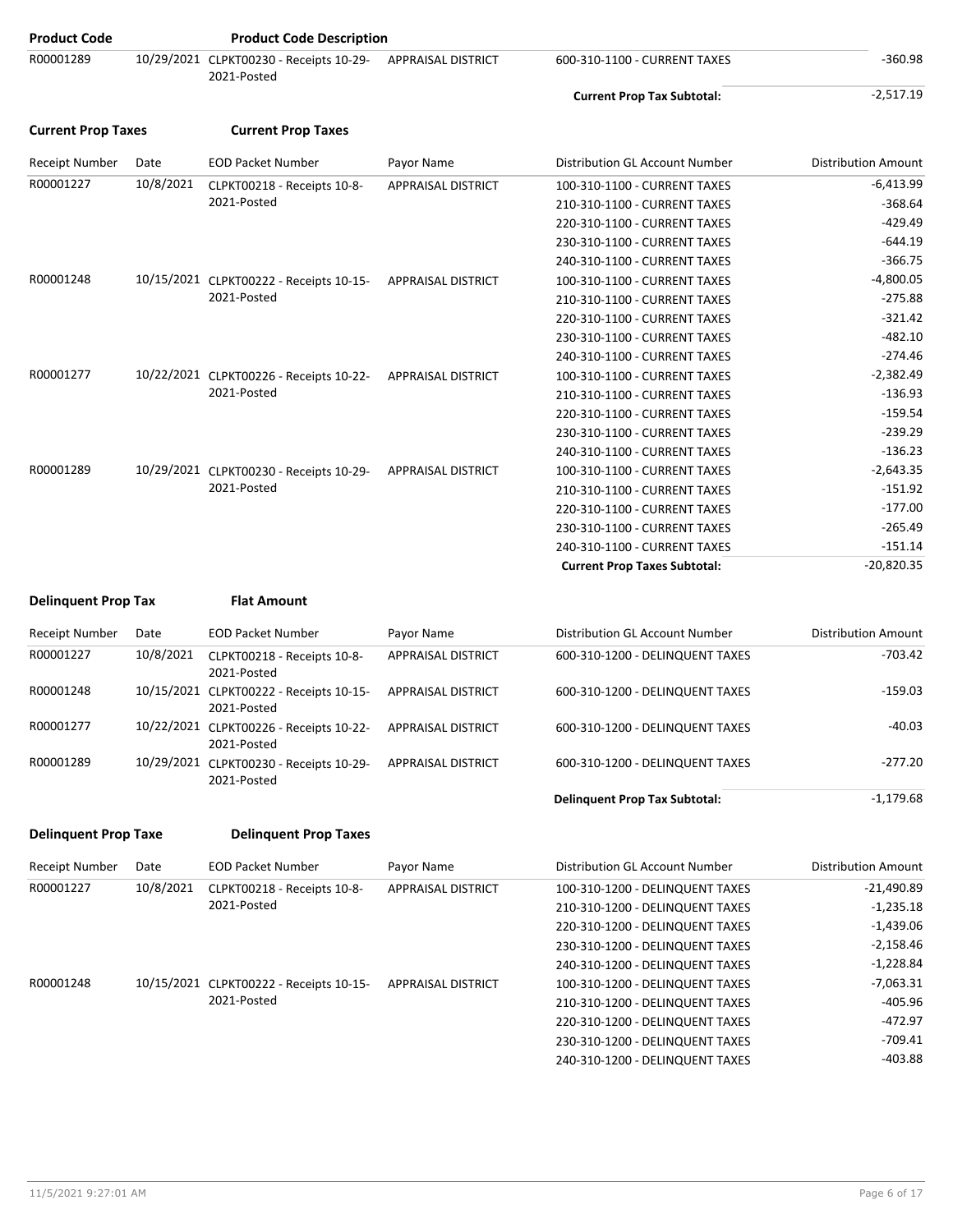| <b>Product Code</b> | <b>Product Code Description</b>         |                           |                                       |             |
|---------------------|-----------------------------------------|---------------------------|---------------------------------------|-------------|
| R00001277           | 10/22/2021 CLPKT00226 - Receipts 10-22- | <b>APPRAISAL DISTRICT</b> | 100-310-1200 - DELINQUENT TAXES       | $-550.41$   |
|                     | 2021-Posted                             |                           | 210-310-1200 - DELINQUENT TAXES       | $-31.63$    |
|                     |                                         |                           | 220-310-1200 - DELINQUENT TAXES       | $-36.86$    |
|                     |                                         |                           | 230-310-1200 - DELINQUENT TAXES       | $-55.28$    |
|                     |                                         |                           | 240-310-1200 - DELINQUENT TAXES       | $-31.47$    |
| R00001289           | 10/29/2021 CLPKT00230 - Receipts 10-29- | APPRAISAL DISTRICT        | 100-310-1200 - DELINQUENT TAXES       | $-5,335.06$ |
|                     | 2021-Posted                             |                           | 210-310-1200 - DELINQUENT TAXES       | $-306.63$   |
|                     |                                         |                           | 220-310-1200 - DELINQUENT TAXES       | $-357.24$   |
|                     |                                         |                           | 230-310-1200 - DELINQUENT TAXES       | $-535.83$   |
|                     |                                         |                           | 240-310-1200 - DELINQUENT TAXES       | $-305.06$   |
|                     |                                         |                           | <b>Delinquent Prop Taxe Subtotal:</b> | -44,153.43  |

#### **Development Permit Development Permit**

| <b>Receipt Number</b> | Date      | <b>EOD Packet Number</b>                               | Payor Name            | Distribution GL Account Number                              | <b>Distribution Amount</b> |
|-----------------------|-----------|--------------------------------------------------------|-----------------------|-------------------------------------------------------------|----------------------------|
| R00001217             | 10/6/2021 | CLPKT00216 - Receipts 10-6-<br>2021-Posted             | <b>CLINT COWAN</b>    | 100-340-6540 - DEVELOPMENT PERMIT                           | $-30.00$                   |
| R00001218             | 10/6/2021 | CLPKT00216 - Receipts 10-6-<br>2021-Posted             | <b>GARRETT AMLIN</b>  | 100-340-6540 - DEVELOPMENT PERMIT                           | $-30.00$                   |
| R00001243             |           | 10/13/2021 CLPKT00220 - Receipts 10-13-<br>2021-Posted | <b>CITY OF BONHAM</b> | 100-340-6540 - DEVELOPMENT PERMIT                           | $-30.00$                   |
| R00001258             |           | 10/15/2021 CLPKT00222 - Receipts 10-15-<br>2021-Posted |                       | UPPER TRINITY REGIONAL WA1100-340-6540 - DEVELOPMENT PERMIT | $-30.00$                   |
| R00001265             |           | 10/18/2021 CLPKT00223 - Receipts 10-18-<br>2021-Posted |                       | ASHMORE/TURPIN SEPTIC SER'100-340-6540 - DEVELOPMENT PERMIT | $-30.00$                   |
| R00001276             |           | 10/22/2021 CLPKT00226 - Receipts 10-22-<br>2021-Posted |                       | PAT'S PUMP SERVICE/ HERNAN100-340-6540 - DEVELOPMENT PERMIT | $-30.00$                   |
|                       |           |                                                        |                       | <b>Development Permit Subtotal:</b>                         | $-180.00$                  |

| <b>Dist Attny Fees</b> | <b>Dist Attny Fees</b> |  |
|------------------------|------------------------|--|
|                        |                        |  |

| Receipt Number | Date | EOD Packet Number                                      | Pavor Name            | Distribution GL Account Number        | <b>Distribution Amount</b> |
|----------------|------|--------------------------------------------------------|-----------------------|---------------------------------------|----------------------------|
| R00001254      |      | 10/15/2021 CLPKT00222 - Receipts 10-15-<br>2021-Posted | <b>DISTRICT CLERK</b> | 100-340-4750 - DISTRICT ATTORNEY FEES | $-1.98$                    |
|                |      |                                                        |                       | <b>Dist Attny Fees Subtotal:</b>      | $-1.98$                    |

#### **Dist Clk Fines & Fee Dist Clk Fines & Fee**

| Receipt Number   | Date | <b>EOD Packet Number</b>                               | Payor Name            | Distribution GL Account Number     | <b>Distribution Amount</b> |
|------------------|------|--------------------------------------------------------|-----------------------|------------------------------------|----------------------------|
| R00001254        |      | 10/15/2021 CLPKT00222 - Receipts 10-15-<br>2021-Posted | <b>DISTRICT CLERK</b> | 100-340-4500 - DISTRICT CLERK FEES | $-6,331.58$                |
|                  |      |                                                        |                       | Dist Clk Fines & Fee Subtotal:     | $-6,331.58$                |
| <b>Donations</b> |      | <b>Lake Fannin Donations</b>                           |                       |                                    |                            |
| Receipt Number   | Date | <b>EOD Packet Number</b>                               | Payor Name            | Distribution GL Account Number     | <b>Distribution Amount</b> |
| R00001264        |      | 10/18/2021 CLPKT00223 - Receipts 10-18-                | LAKE FANNIN VOLUTEERS | 850-370-1500 - DONATIONS           | $-733.00$                  |

|                       |      | 2021-Posted                                            |                       |                                |                            |
|-----------------------|------|--------------------------------------------------------|-----------------------|--------------------------------|----------------------------|
|                       |      |                                                        |                       | <b>Donations Subtotal:</b>     | -733.00                    |
| <b>Drug Court</b>     |      | Dist Clk Drug Ct                                       |                       |                                |                            |
| <b>Receipt Number</b> | Date | <b>EOD Packet Number</b>                               | Payor Name            | Distribution GL Account Number | <b>Distribution Amount</b> |
| R00001254             |      | 10/15/2021 CLPKT00222 - Receipts 10-15-<br>2021-Posted | <b>DISTRICT CLERK</b> | 590-370-4250 - DRUG COURT FEE  | $-129.49$                  |

**Drug Court Subtotal:**  $-129.49$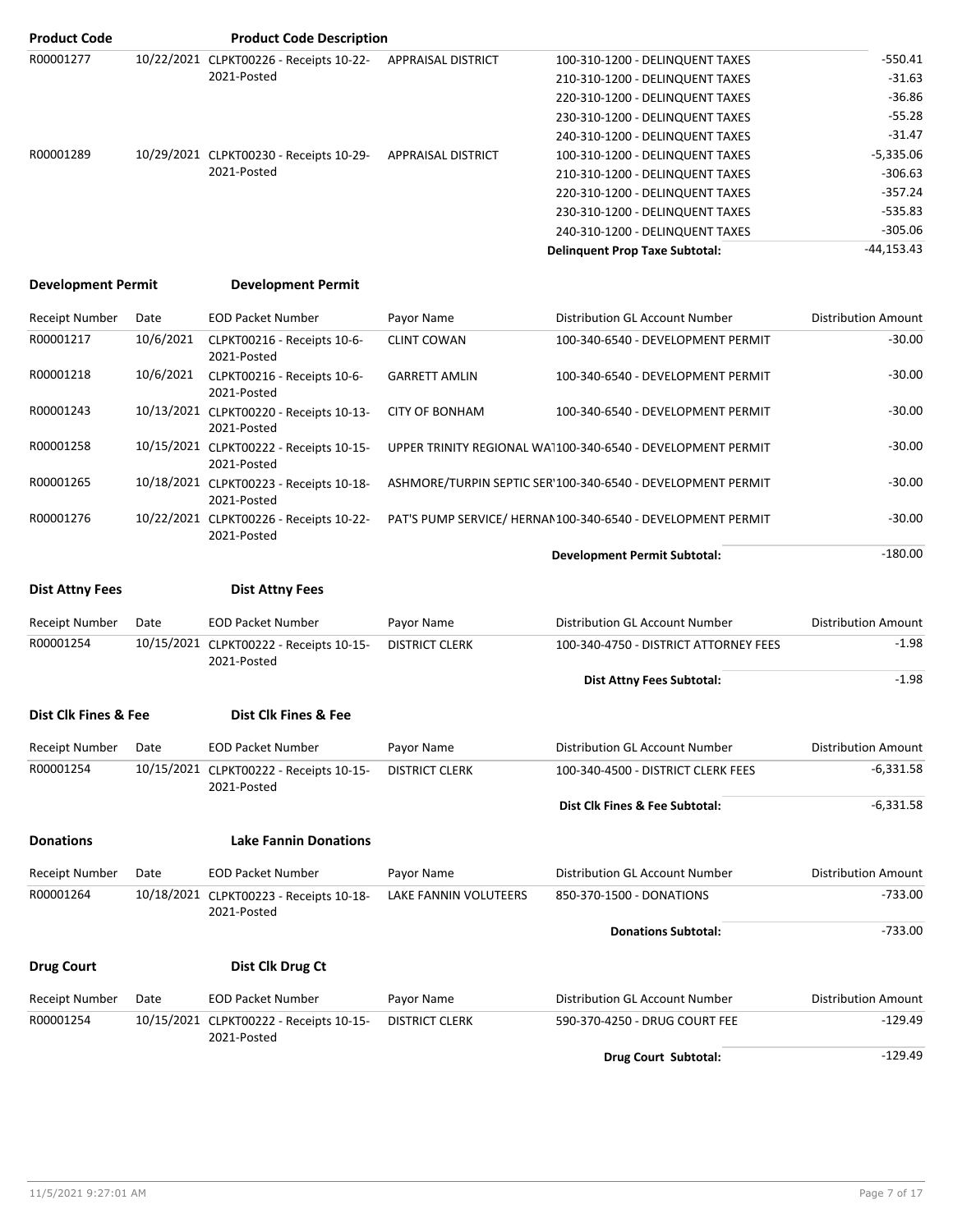| <b>Product Code</b>         |           | <b>Product Code Description</b>                        |                            |                                                    |                            |
|-----------------------------|-----------|--------------------------------------------------------|----------------------------|----------------------------------------------------|----------------------------|
| <b>Family Protection</b>    |           | <b>Family Protection</b>                               |                            |                                                    |                            |
| <b>Receipt Number</b>       | Date      | <b>EOD Packet Number</b>                               | Payor Name                 | Distribution GL Account Number                     | <b>Distribution Amount</b> |
| R00001254                   |           | 10/15/2021 CLPKT00222 - Receipts 10-15-<br>2021-Posted | <b>DISTRICT CLERK</b>      | 100-340-1350 - FAMILY PROTECTION FEE               | -120.00                    |
|                             |           |                                                        |                            | <b>Family Protection Subtotal:</b>                 | $-120.00$                  |
| <b>Fines Dist Clk</b>       |           | Road & Bridge                                          |                            |                                                    |                            |
| <b>Receipt Number</b>       | Date      | <b>EOD Packet Number</b>                               | Payor Name                 | Distribution GL Account Number                     | <b>Distribution Amount</b> |
| R00001254                   |           | 10/15/2021 CLPKT00222 - Receipts 10-15-                | <b>DISTRICT CLERK</b>      | 210-350-4500 - DISTRICT CLERK FINES                | $-1,003.34$                |
|                             |           | 2021-Posted                                            |                            | 220-350-4500 - DISTRICT CLERK FINES                | $-1,168.77$                |
|                             |           |                                                        |                            | 230-350-4500 - DISTRICT CLERK FINES                | $-1,753.15$                |
|                             |           |                                                        |                            | 240-350-4500 - DISTRICT CLERK FINES                | $-997.93$                  |
|                             |           |                                                        |                            | <b>Fines Dist Clk Subtotal:</b>                    | $-4,923.19$                |
| <b>Image Fees</b>           |           | <b>Image Fees and copies</b>                           |                            |                                                    |                            |
| <b>Receipt Number</b>       | Date      | <b>EOD Packet Number</b>                               | Payor Name                 | Distribution GL Account Number                     | <b>Distribution Amount</b> |
| R00001280                   |           | 10/27/2021 CLPKT00228 - Receipts 10-27-<br>2021-Posted | <b>FIDLAR TECHNOLOGIES</b> | 121-370-1310 - IMAGES FEES AND COPIES              | $-1,225.00$                |
| R00001281                   |           | 10/27/2021 CLPKT00228 - Receipts 10-27-<br>2021-Posted | FIDLAR TECHNOLOGIES        | 121-370-1310 - IMAGES FEES AND COPIES              | $-906.00$                  |
|                             |           |                                                        |                            | Image Fees Subtotal:                               | $-2,131.00$                |
| <b>Indigent Defense</b>     |           | <b>Indigent Defense</b>                                |                            |                                                    |                            |
| <b>Receipt Number</b>       | Date      | <b>EOD Packet Number</b>                               | Payor Name                 | Distribution GL Account Number                     | <b>Distribution Amount</b> |
| R00001237                   |           | 10/12/2021 CLPKT00219 - Receipts 10-12-<br>2021-Posted | OFFICE OF COURT ADMINISTR/ | 100-330-4370 - INDIGENT DEFENSE GRANT              | $-10,063.75$               |
|                             |           |                                                        |                            | Indigent Defense Subtotal:                         | $-10,063.75$               |
| <b>Jail Pay Phone Commi</b> |           | Jail Pay Phone Commi                                   |                            |                                                    |                            |
| <b>Receipt Number</b>       | Date      | <b>EOD Packet Number</b>                               | Payor Name                 | Distribution GL Account Number                     | <b>Distribution Amount</b> |
| R00001211                   | 10/4/2021 | CLPKT00214 - Receipts 10-4-<br>2021-Posted             | <b>SECURUS</b>             | 100-319-4200 - JAIL PAY PHONE<br><b>COMMISSION</b> | $-29,742.54$               |
|                             |           |                                                        |                            | Jail Pay Phone Commi Subtotal:                     | $-29,742.54$               |
| <b>Juv Prob Fees</b>        |           | <b>Juv Prob Fees</b>                                   |                            |                                                    |                            |
| Receipt Number              | Date      | <b>EOD Packet Number</b>                               | Payor Name                 | Distribution GL Account Number                     | <b>Distribution Amount</b> |
| R00001224                   | 10/7/2021 | CLPKT00217 - Receipts 10-7-<br>2021-Posted             | <b>JUVENILE PROBATION</b>  | 891-340-5750 - JUVENILE PROBATION FEES             | $-20.00$                   |
| R00001225                   | 10/7/2021 | CLPKT00217 - Receipts 10-7-<br>2021-Posted             | <b>JUVENILE PROBATION</b>  | 891-340-5750 - JUVENILE PROBATION FEES             | $-30.00$                   |
|                             |           |                                                        |                            | <b>Juv Prob Fees Subtotal:</b>                     | $-50.00$                   |
| <b>Juv Prob Reimb of Ex</b> |           | <b>Juv Prob Reimb of Expenses</b>                      |                            |                                                    |                            |
| <b>Receipt Number</b>       | Date      | <b>EOD Packet Number</b>                               | Payor Name                 | Distribution GL Account Number                     | <b>Distribution Amount</b> |
| R00001223                   | 10/7/2021 | CLPKT00217 - Receipts 10-7-<br>2021-Posted             | <b>JUVENILE PROBATION</b>  | 891-340-5790 - REIMBURSEMENT OF<br><b>EXPENSES</b> | $-50.58$                   |
|                             |           |                                                        |                            | <b>Juv Prob Reimb of Ex Subtotal:</b>              | $-50.58$                   |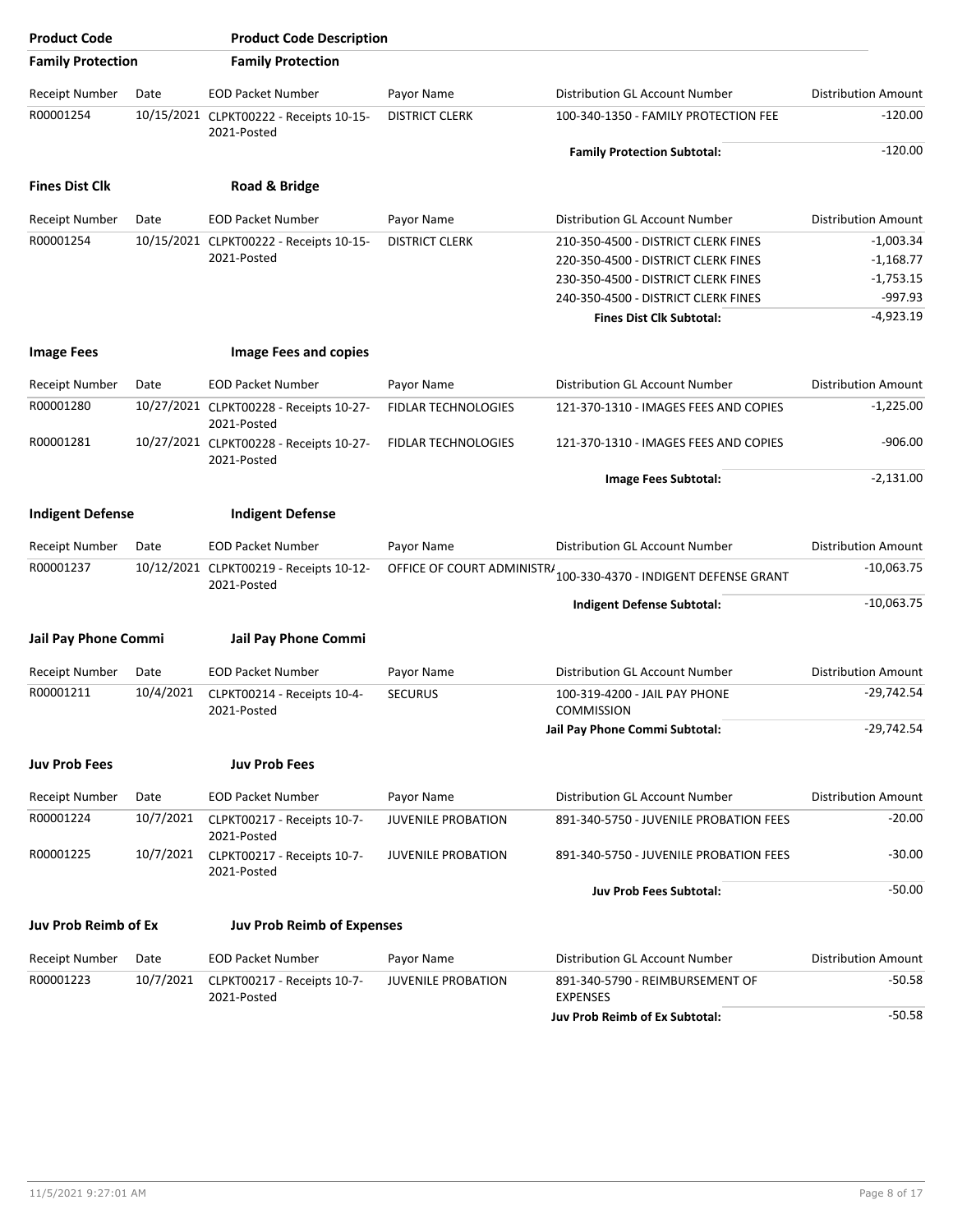| <b>Product Code</b>      |           | <b>Product Code Description</b>                        |                          |                                                         |                            |
|--------------------------|-----------|--------------------------------------------------------|--------------------------|---------------------------------------------------------|----------------------------|
| <b>KFYN</b>              |           | <b>KFYN Radio Tower Rent</b>                           |                          |                                                         |                            |
| <b>Receipt Number</b>    | Date      | <b>EOD Packet Number</b>                               | Payor Name               | Distribution GL Account Number                          | <b>Distribution Amount</b> |
| R00001244                |           | 10/13/2021 CLPKT00220 - Receipts 10-13-<br>2021-Posted | VISION MEDIA GROUP, INC. | 100-370-1000 - KFYN-RADIO TOWER RENT                    | $-200.00$                  |
|                          |           |                                                        |                          | <b>KFYN Subtotal:</b>                                   | $-200.00$                  |
| <b>Lateral Road</b>      |           | <b>Lateral Road</b>                                    |                          |                                                         |                            |
| <b>Receipt Number</b>    | Date      | <b>EOD Packet Number</b>                               | Payor Name               | Distribution GL Account Number                          | <b>Distribution Amount</b> |
| R00001246                |           | 10/14/2021 CLPKT00221 - Receipts 10-14-                | <b>COMPTROLLER</b>       | 210-370-1200 - STATE LATERAL ROAD                       | $-8,422.07$                |
|                          |           | 2021-Posted                                            |                          | 220-370-1200 - STATE LATERAL ROAD                       | $-9,810.60$                |
|                          |           |                                                        |                          | 230-370-1200 - STATE LATERAL ROAD                       | -14,715.90                 |
|                          |           |                                                        |                          | 240-370-1200 - STATE LATERAL ROAD                       | $-8,376.61$                |
|                          |           |                                                        |                          | Lateral Road Subtotal:                                  | $-41,325.18$               |
| Law Library              |           | <b>District Clerk</b>                                  |                          |                                                         |                            |
| <b>Receipt Number</b>    | Date      | <b>EOD Packet Number</b>                               | Payor Name               | Distribution GL Account Number                          | <b>Distribution Amount</b> |
| R00001254                |           | 10/15/2021 CLPKT00222 - Receipts 10-15-<br>2021-Posted | <b>DISTRICT CLERK</b>    | 350-340-4500 - DISTRICT CLERK FEES                      | $-1,050.27$                |
|                          |           |                                                        |                          | Law Library Subtotal:                                   | $-1,050.27$                |
| Livestock                |           | <b>Proceeds of Sale of Livestock</b>                   |                          |                                                         |                            |
| <b>Receipt Number</b>    | Date      | <b>EOD Packet Number</b>                               | Payor Name               | Distribution GL Account Number                          | <b>Distribution Amount</b> |
| R00001215                | 10/5/2021 | CLPKT00215 - Receipts 10-5-<br>2021-Posted             | OLLIN R. TAYLOR          | 100-370-4320 - PROCEEDS OF SALE OF<br><b>LIVESTOCK</b>  | -187.50                    |
|                          |           |                                                        |                          | Livestock Subtotal:                                     | $-187.50$                  |
| <b>Local Court Costs</b> |           | <b>Local Court Costs</b>                               |                          |                                                         |                            |
| <b>Receipt Number</b>    | Date      | <b>EOD Packet Number</b>                               | Payor Name               | Distribution GL Account Number                          | <b>Distribution Amount</b> |
| R00001254                |           | 10/15/2021 CLPKT00222 - Receipts 10-15-<br>2021-Posted | <b>DISTRICT CLERK</b>    | 100-318-1280 - LOCAL FINES AND<br><b>REIMBURSEMENTS</b> | $-957.58$                  |
|                          |           |                                                        |                          | <b>Local Court Costs Subtotal:</b>                      | $-957.58$                  |
| <b>Mixed Bev Gross</b>   |           | <b>Tax on Mixed Drinks</b>                             |                          |                                                         |                            |
| <b>Receipt Number</b>    | Date      | <b>EOD Packet Number</b>                               | Payor Name               | Distribution GL Account Number                          | <b>Distribution Amount</b> |
| R00001250                |           | 10/15/2021 CLPKT00222 - Receipts 10-15-<br>2021-Posted | <b>COMPTROLLER</b>       | 100-318-1400 - TAX ON MIXED DRINKS                      | $-1,190.25$                |
|                          |           |                                                        |                          | <b>Mixed Bev Gross Subtotal:</b>                        | $-1,190.25$                |
| <b>Mixed Bev Sales</b>   |           | <b>Tax Of Mixed Drinks</b>                             |                          |                                                         |                            |
| <b>Receipt Number</b>    | Date      | <b>EOD Packet Number</b>                               | Payor Name               | Distribution GL Account Number                          | <b>Distribution Amount</b> |
| R00001250                |           | 10/15/2021 CLPKT00222 - Receipts 10-15-<br>2021-Posted | <b>COMPTROLLER</b>       | 100-318-1400 - TAX ON MIXED DRINKS                      | $-1,413.63$                |
|                          |           |                                                        |                          | <b>Mixed Bev Sales Subtotal:</b>                        | $-1,413.63$                |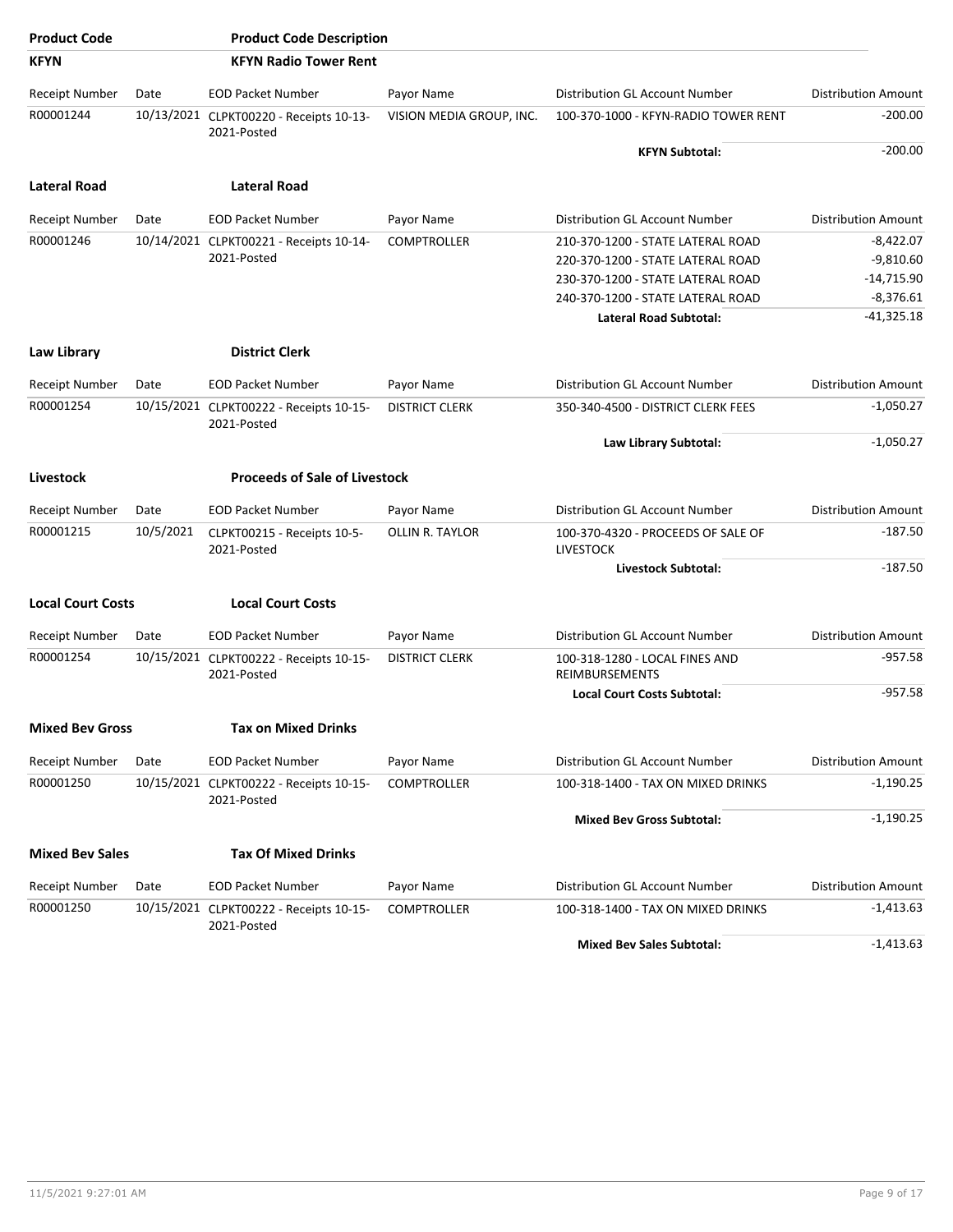| <b>Product Code</b>         |           | <b>Product Code Description</b>                                                                            |                                                 |                                                                                 |                            |
|-----------------------------|-----------|------------------------------------------------------------------------------------------------------------|-------------------------------------------------|---------------------------------------------------------------------------------|----------------------------|
| <b>PILT Upper Trinity</b>   |           | Lake Ralph Hall                                                                                            |                                                 |                                                                                 |                            |
| <b>Receipt Number</b>       | Date      | <b>EOD Packet Number</b>                                                                                   | Payor Name                                      | Distribution GL Account Number                                                  | <b>Distribution Amount</b> |
| R00001273                   |           | 10/21/2021 CLPKT00225 - Receipts 10-21-<br>2021-Posted                                                     |                                                 | UPPER TRINITY REGIONAL WA1100-318-1210 - PAY N LIEU TAX/UPPER<br><b>TRINITY</b> | $-7,296.40$                |
|                             |           |                                                                                                            |                                                 | 210-318-1210 - PAY N LIEU TAX/UPPER<br><b>TRINITY</b>                           | $-442.12$                  |
|                             |           |                                                                                                            |                                                 | 220-318-1210 - PAY N LIEU TAX/UPPER<br><b>TRINITY</b>                           | $-514.89$                  |
|                             |           |                                                                                                            |                                                 | 230-318-1210 - PAY N LIEU TAX/UPPER<br><b>TRINITY</b>                           | $-772.43$                  |
|                             |           |                                                                                                            |                                                 | 240-318-1210 - PAY N LIEU TAX/UPPER<br><b>TRINITY</b>                           | -439.76                    |
|                             |           |                                                                                                            |                                                 | 600-318-1210 - PAY N LIEU TAX/UPPER<br><b>TRINITY</b>                           | $-394.40$                  |
|                             |           |                                                                                                            |                                                 | <b>PILT Upper Trinity Subtotal:</b>                                             | $-9,860.00$                |
| <b>Records Archive</b>      |           | <b>District Court</b>                                                                                      |                                                 |                                                                                 |                            |
| Receipt Number              | Date      | <b>EOD Packet Number</b>                                                                                   | Payor Name                                      | Distribution GL Account Number                                                  | <b>Distribution Amount</b> |
| R00001254                   |           | 10/15/2021 CLPKT00222 - Receipts 10-15-<br>2021-Posted                                                     | <b>DISTRICT CLERK</b>                           | 191-370-4500 - DISTRICT CT.RECORDS<br><b>ARCHIVE FEE</b>                        | $-390.78$                  |
|                             |           |                                                                                                            |                                                 | <b>Records Archive Subtotal:</b>                                                | $-390.78$                  |
| <b>Records Management</b>   |           | <b>Dist Clerk Rec Mgt</b>                                                                                  |                                                 |                                                                                 |                            |
| Receipt Number              | Date      | <b>EOD Packet Number</b>                                                                                   | Payor Name                                      | Distribution GL Account Number                                                  | <b>Distribution Amount</b> |
| R00001254                   |           | 10/15/2021 CLPKT00222 - Receipts 10-15-<br>2021-Posted                                                     | <b>DISTRICT CLERK</b>                           | 190-370-1360 - DST.CLK.PRES.REC.FEE                                             | $-246.88$                  |
|                             |           |                                                                                                            |                                                 | <b>Records Management Subtotal:</b>                                             | $-246.88$                  |
| <b>Refunds General</b>      |           | <b>Refunds and Miscellaneous</b>                                                                           |                                                 |                                                                                 |                            |
| <b>Receipt Number</b>       | Date      | <b>EOD Packet Number</b>                                                                                   | Payor Name                                      | Distribution GL Account Number                                                  | <b>Distribution Amount</b> |
| R00001212                   | 10/4/2021 | CLPKT00214 - Receipts 10-4-<br>2021-Posted                                                                 | ROPER & WHITE, INC.                             | 100-370-1300 - REFUNDS &<br><b>MISCELLANEOUS</b>                                | $-8.36$                    |
| R00001232                   |           | 10/12/2021 CLPKT00219 - Receipts 10-12-<br>2021-Posted                                                     | SHIPMAN COMMUNICATIONS 100-370-1300 - REFUNDS & | MISCELLANEOUS                                                                   | $-955.99$                  |
| R00001275                   |           | 10/21/2021 CLPKT00225 - Receipts 10-21- FANNIN COUNTY SHERIFF'S DE 100-370-1300 - REFUNDS &<br>2021-Posted |                                                 | <b>MISCELLANEOUS</b>                                                            | $-8.36$                    |
|                             |           |                                                                                                            |                                                 | <b>Refunds General Subtotal:</b>                                                | $-972.71$                  |
| <b>Reimb of materials 3</b> |           | <b>Reimb of materials 3</b>                                                                                |                                                 |                                                                                 |                            |
| Receipt Number              | Date      | <b>EOD Packet Number</b>                                                                                   | Payor Name                                      | Distribution GL Account Number                                                  | <b>Distribution Amount</b> |
| R00001272                   |           | 10/20/2021 CLPKT00224 - Receipts 10-20-<br>2021-Posted                                                     |                                                 | CITY OF HONEY GROVE - WATE230-370-1450 - REIMBURSEMENT OF<br><b>MATERIALS</b>   | $-362.70$                  |
|                             |           |                                                                                                            |                                                 | <b>Reimb of materials 3 Subtotal:</b>                                           | $-362.70$                  |
| Rent                        |           | <b>Rent Verizon Tower</b>                                                                                  |                                                 |                                                                                 |                            |
| <b>Receipt Number</b>       | Date      | <b>EOD Packet Number</b>                                                                                   | Payor Name                                      | Distribution GL Account Number                                                  | <b>Distribution Amount</b> |
| R00001278                   |           | 10/25/2021 CLPKT00227 - Receipts 10-25-                                                                    | <b>AMERICAN TOWER</b>                           | 100-370-1150 - RENT- VERIZON TOWER                                              | $-1,064.61$                |
|                             |           | 2021-Posted                                                                                                |                                                 | <b>Rent Subtotal:</b>                                                           | $-1,064.61$                |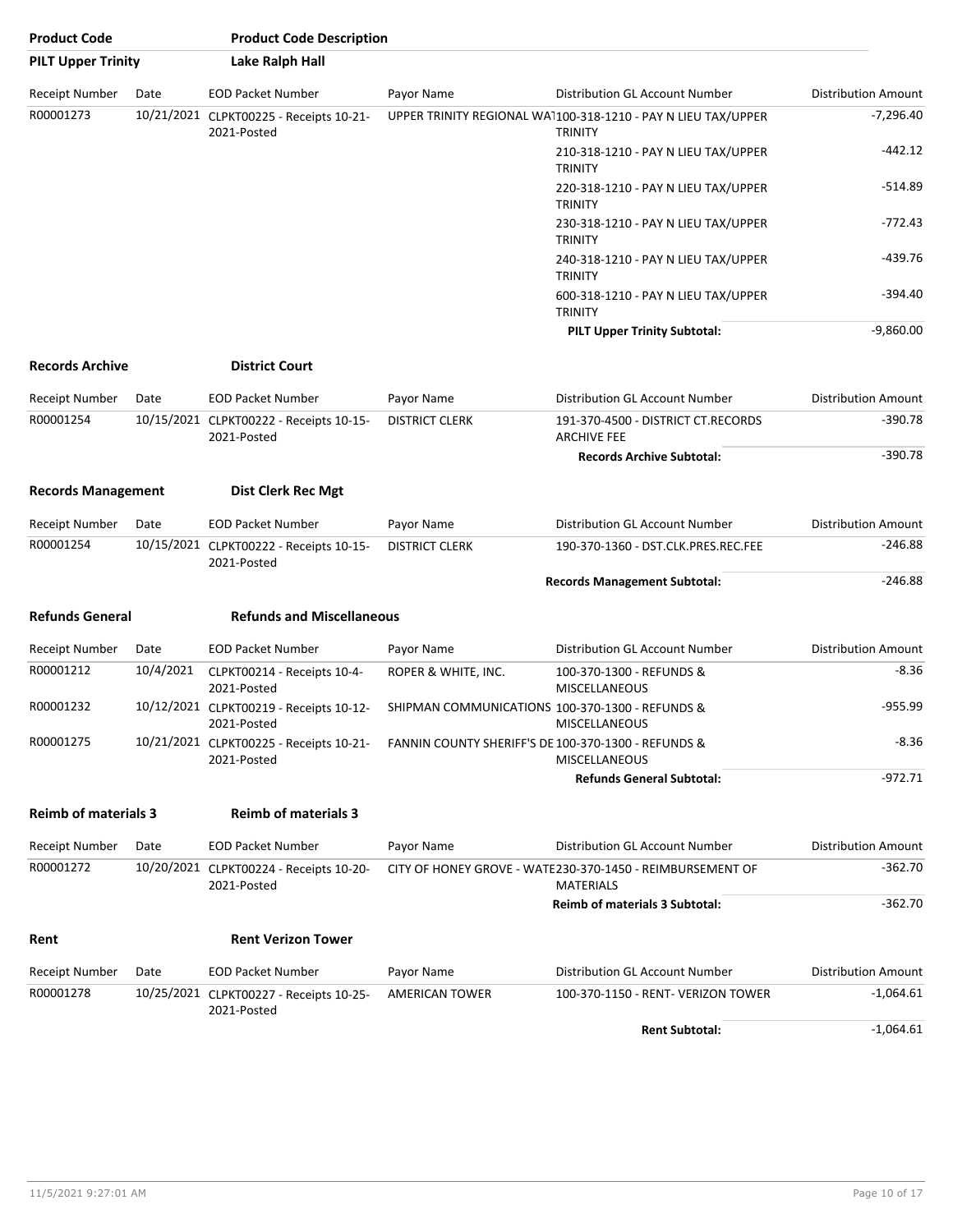| <b>Product Code</b>      |           | <b>Product Code Description</b>                        |                           |                                                                      |                            |
|--------------------------|-----------|--------------------------------------------------------|---------------------------|----------------------------------------------------------------------|----------------------------|
| <b>ROW FUND</b>          |           | <b>ROW Permit</b>                                      |                           |                                                                      |                            |
| <b>Receipt Number</b>    | Date      | <b>EOD Packet Number</b>                               | Payor Name                | Distribution GL Account Number                                       | <b>Distribution Amount</b> |
| R00001213                | 10/5/2021 | CLPKT00215 - Receipts 10-5-<br>2021-Posted             | HJV/PRESTON MEE           | 700-370-1421 - ROW PERMITS                                           | $-30.00$                   |
|                          |           |                                                        |                           | <b>ROW FUND Subtotal:</b>                                            | $-30.00$                   |
| Sale Scrap Iron R&B3     |           | <b>Scrap Iron R&amp;B3</b>                             |                           |                                                                      |                            |
| <b>Receipt Number</b>    | Date      | <b>EOD Packet Number</b>                               | Payor Name                | Distribution GL Account Number                                       | <b>Distribution Amount</b> |
| R00001284                |           | 10/28/2021 CLPKT00229 - Receipts 10-28-<br>2021-Posted |                           | PARIS IRON & METAL CO., INC. 230-370-1380 - SALE OF SCRAP IRON       | $-284.50$                  |
| R00001285                |           | 10/28/2021 CLPKT00229 - Receipts 10-28-<br>2021-Posted |                           | PARIS IRON & METAL CO., INC. 230-370-1380 - SALE OF SCRAP IRON       | $-452.00$                  |
|                          |           |                                                        |                           | Sale Scrap Iron R&B3 Subtotal:                                       | $-736.50$                  |
| <b>Sales Tax</b>         |           | Sales Tax                                              |                           |                                                                      |                            |
| <b>Receipt Number</b>    | Date      | <b>EOD Packet Number</b>                               | Payor Name                | Distribution GL Account Number                                       | <b>Distribution Amount</b> |
| R00001226                | 10/8/2021 | CLPKT00218 - Receipts 10-8-                            | <b>COMPTROLLER</b>        | 100-318-1600 - SALES TAX REVENUES                                    | $-105,259.33$              |
|                          |           | 2021-Posted                                            |                           | 210-318-1600 - SALES TAX REVENUES                                    | $-6,051.06$                |
|                          |           |                                                        |                           | 220-318-1600 - SALES TAX REVENUES                                    | $-7,046.98$                |
|                          |           |                                                        |                           | 230-318-1600 - SALES TAX REVENUES                                    | $-10,571.82$               |
|                          |           |                                                        |                           | 240-318-1600 - SALES TAX REVENUES                                    | $-6,018.68$                |
|                          |           |                                                        |                           | <b>Sales Tax Subtotal:</b>                                           | $-134,947.87$              |
| Sewage Permits/Insp.     |           | Sewage Permits/Insp.                                   |                           |                                                                      |                            |
| <b>Receipt Number</b>    | Date      | <b>EOD Packet Number</b>                               | Payor Name                | Distribution GL Account Number                                       | <b>Distribution Amount</b> |
| R00001247                |           | 10/14/2021 CLPKT00221 - Receipts 10-14-<br>2021-Posted |                           | FANNIN COUNTY ENVIRONMEI100-320-3000 - SEWAGE<br>PERMITS/INSPECTIONS | $-12,170.00$               |
|                          |           |                                                        |                           | Sewage Permits/Insp. Subtotal:                                       | $-12,170.00$               |
| <b>Sheriff Fees</b>      |           | <b>Sheriff Fees</b>                                    |                           |                                                                      |                            |
| <b>Receipt Number</b>    | Date      | <b>EOD Packet Number</b>                               | Payor Name                | Distribution GL Account Number                                       | <b>Distribution Amount</b> |
| R00001254                |           | 10/15/2021 CLPKT00222 - Receipts 10-15-<br>2021-Posted | <b>DISTRICT CLERK</b>     | 100-340-5600 - SHERIFF FEES                                          | $-763.95$                  |
|                          |           |                                                        |                           | <b>Sheriff Fees Subtotal:</b>                                        | $-763.95$                  |
| <b>Specialty Court</b>   |           | <b>Dist Clk Specialty Court</b>                        |                           |                                                                      |                            |
| Receipt Number           | Date      | <b>EOD Packet Number</b>                               | Payor Name                | Distribution GL Account Number                                       | <b>Distribution Amount</b> |
| R00001254                |           | 10/15/2021 CLPKT00222 - Receipts 10-15-<br>2021-Posted | <b>DISTRICT CLERK</b>     | 590-370-4260 - SPECIALTY COURT                                       | $-30.83$                   |
|                          |           |                                                        |                           | <b>Specialty Court Subtotal:</b>                                     | $-30.83$                   |
| <b>State Court Costs</b> |           | <b>State Court Costs</b>                               |                           |                                                                      |                            |
| <b>Receipt Number</b>    | Date      | <b>EOD Packet Number</b>                               | Payor Name                | Distribution GL Account Number                                       | <b>Distribution Amount</b> |
| R00001254                |           | 10/15/2021 CLPKT00222 - Receipts 10-15-<br>2021-Posted | <b>DISTRICT CLERK</b>     | 100-318-1290 - STATE FINES AND<br>REIMBURSEMENTS                     | $-1,778.27$                |
|                          |           |                                                        |                           | <b>State Court Costs Subtotal:</b>                                   | $-1,778.27$                |
| <b>Tax Certificates</b>  |           | <b>Tax Certificates</b>                                |                           |                                                                      |                            |
| <b>Receipt Number</b>    | Date      | <b>EOD Packet Number</b>                               | Payor Name                | Distribution GL Account Number                                       | <b>Distribution Amount</b> |
| R00001227                | 10/8/2021 | CLPKT00218 - Receipts 10-8-<br>2021-Posted             | <b>APPRAISAL DISTRICT</b> | 100-321-9010 - TAX CERTIFICATES                                      | -119.97                    |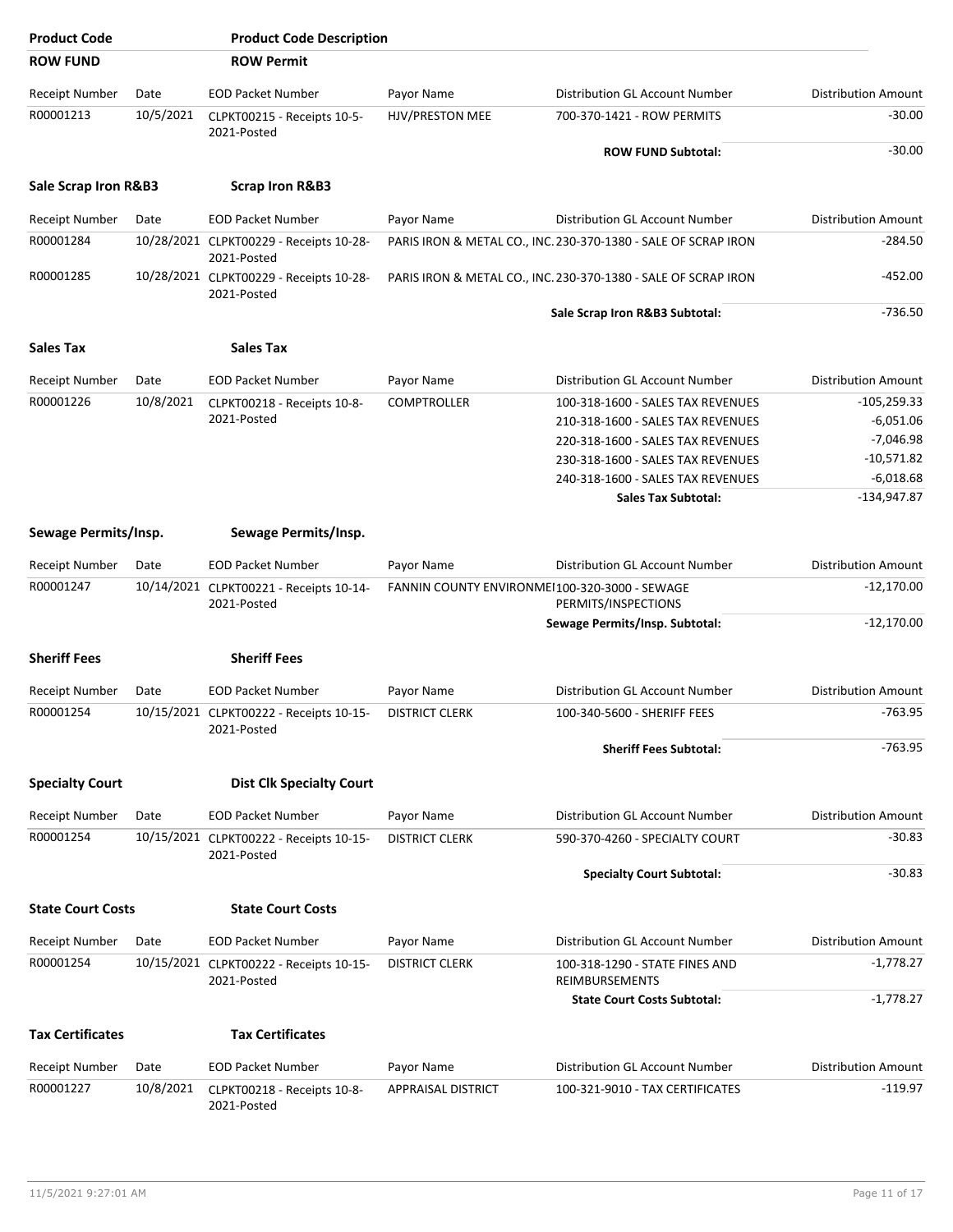| <b>Product Code</b>       |           | <b>Product Code Description</b>                        |                       |                                                                                    |                            |
|---------------------------|-----------|--------------------------------------------------------|-----------------------|------------------------------------------------------------------------------------|----------------------------|
| R00001248                 |           | 10/15/2021 CLPKT00222 - Receipts 10-15-<br>2021-Posted | APPRAISAL DISTRICT    | 100-321-9010 - TAX CERTIFICATES                                                    | $-626.49$                  |
| R00001277                 |           | 10/22/2021 CLPKT00226 - Receipts 10-22-<br>2021-Posted | APPRAISAL DISTRICT    | 100-321-9010 - TAX CERTIFICATES                                                    | $-173.31$                  |
|                           |           |                                                        |                       | <b>Tax Certificates Subtotal:</b>                                                  | $-919.77$                  |
| <b>Technology</b>         |           | <b>County &amp; District Court</b>                     |                       |                                                                                    |                            |
| <b>Receipt Number</b>     | Date      | <b>EOD Packet Number</b>                               | Payor Name            | Distribution GL Account Number                                                     | <b>Distribution Amount</b> |
| R00001254                 |           | 10/15/2021 CLPKT00222 - Receipts 10-15-<br>2021-Posted | <b>DISTRICT CLERK</b> | 192-370-4400 -<br>DST.CLK.CO.&DST.CT.TECHNOLOGY FEE<br><b>Technology Subtotal:</b> | $-38.97$<br>$-38.97$       |
|                           |           |                                                        |                       |                                                                                    |                            |
| <b>TJJD Basic</b>         |           | <b>Basic</b>                                           |                       |                                                                                    |                            |
| Receipt Number            | Date      | <b>EOD Packet Number</b>                               | Payor Name            | Distribution GL Account Number                                                     | <b>Distribution Amount</b> |
| R00001216                 | 10/6/2021 | CLPKT00216 - Receipts 10-6-<br>2021-Posted             | T.J.J.D.              | 890-330-9150 - BASIC PROBATION<br><b>SUPERVISION</b>                               | $-23,174.00$               |
| R00001279                 |           | 10/27/2021 CLPKT00228 - Receipts 10-27-<br>2021-Posted | T.J.J.D.              | 890-330-9150 - BASIC PROBATION<br>SUPERVISION                                      | $-11,586.00$               |
|                           |           |                                                        |                       | <b>TJJD Basic Subtotal:</b>                                                        | $-34,760.00$               |
| <b>TJJD Comm Div</b>      |           | <b>Comm Div</b>                                        |                       |                                                                                    |                            |
| <b>Receipt Number</b>     | Date      | <b>EOD Packet Number</b>                               | Payor Name            | Distribution GL Account Number                                                     | <b>Distribution Amount</b> |
| R00001216                 | 10/6/2021 | CLPKT00216 - Receipts 10-6-<br>2021-Posted             | T.J.J.D.              | 890-330-9180 - COMMITMENT DIVERSION                                                | $-1,667.00$                |
| R00001279                 |           | 10/27/2021 CLPKT00228 - Receipts 10-27-<br>2021-Posted | T.J.J.D.              | 890-330-9180 - COMMITMENT DIVERSION                                                | $-833.00$                  |
|                           |           |                                                        |                       | <b>TJJD Comm Div Subtotal:</b>                                                     | $-2,500.00$                |
| <b>TJJD Comm Prog</b>     |           | <b>Comm Prog</b>                                       |                       |                                                                                    |                            |
| Receipt Number            | Date      | <b>EOD Packet Number</b>                               | Payor Name            | Distribution GL Account Number                                                     | <b>Distribution Amount</b> |
| R00001216                 | 10/6/2021 | CLPKT00216 - Receipts 10-6-<br>2021-Posted             | T.J.J.D.              | 890-330-9160 - COMMUNITY PROGRAMS                                                  | $-12,500.00$               |
| R00001279                 |           | 10/27/2021 CLPKT00228 - Receipts 10-27-<br>2021-Posted | T.J.J.D.              | 890-330-9160 - COMMUNITY PROGRAMS                                                  | $-6,250.00$                |
|                           |           |                                                        |                       | <b>TJJD Comm Prog Subtotal:</b>                                                    | $-18,750.00$               |
| <b>TJJD Mental Health</b> |           | <b>Mental Health</b>                                   |                       |                                                                                    |                            |
| Receipt Number            | Date      | <b>EOD Packet Number</b>                               | Payor Name            | Distribution GL Account Number                                                     | <b>Distribution Amount</b> |
| R00001216                 | 10/6/2021 | CLPKT00216 - Receipts 10-6-<br>2021-Posted             | T.J.J.D.              | 890-330-9190 - MENTAL HEALTH SERVICES                                              | $-1,790.00$                |
| R00001279                 |           | 10/27/2021 CLPKT00228 - Receipts 10-27-<br>2021-Posted | T.J.J.D.              | 890-330-9190 - MENTAL HEALTH SERVICES                                              | $-894.00$                  |
|                           |           |                                                        |                       | <b>TJJD Mental Health Subtotal:</b>                                                | $-2,684.00$                |
| <b>TJJD PPA</b>           |           | <b>PPA</b>                                             |                       |                                                                                    |                            |
| Receipt Number            | Date      | <b>EOD Packet Number</b>                               | Payor Name            | Distribution GL Account Number                                                     | <b>Distribution Amount</b> |
| R00001216                 | 10/6/2021 | CLPKT00216 - Receipts 10-6-<br>2021-Posted             | T.J.J.D.              | 890-330-9170 - PRE/POST ADJUDICATION                                               | $-729.00$                  |
| R00001279                 |           | 10/27/2021 CLPKT00228 - Receipts 10-27-<br>2021-Posted | T.J.J.D.              | 890-330-9170 - PRE/POST ADJUDICATION                                               | $-364.00$                  |
|                           |           |                                                        |                       | <b>TJJD PPA Subtotal:</b>                                                          | $-1,093.00$                |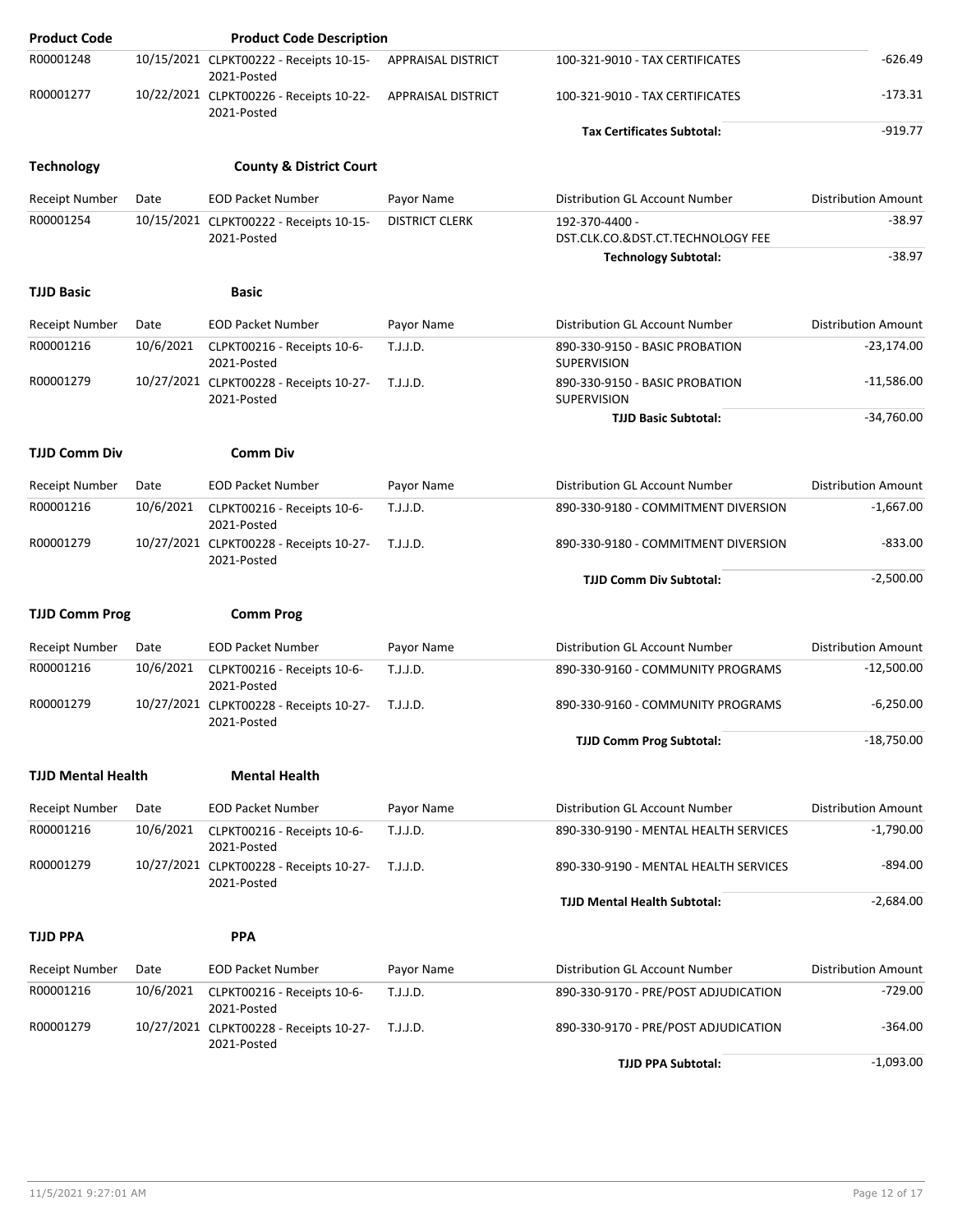| <b>Product Code</b>     |           | <b>Product Code Description</b>                        |                                      |                                                    |                            |
|-------------------------|-----------|--------------------------------------------------------|--------------------------------------|----------------------------------------------------|----------------------------|
| <b>TJJDR</b>            |           | <b>Grant R</b>                                         |                                      |                                                    |                            |
| <b>Receipt Number</b>   | Date      | <b>EOD Packet Number</b>                               | Payor Name                           | Distribution GL Account Number                     | <b>Distribution Amount</b> |
| R00001216               | 10/6/2021 | CLPKT00216 - Receipts 10-6-<br>2021-Posted             | T.J.J.D.                             | 890-330-9200 - REGIONAL DIVERSIONS<br>ALTERNATIVES | $-3,090.00$                |
|                         |           |                                                        |                                      | <b>TJJD R Subtotal:</b>                            | $-3,090.00$                |
| <b>Toll Collections</b> |           | <b>Toll Collections</b>                                |                                      |                                                    |                            |
| <b>Receipt Number</b>   | Date      | <b>EOD Packet Number</b>                               | Payor Name                           | Distribution GL Account Number                     | <b>Distribution Amount</b> |
| R00001267               |           | 10/18/2021 CLPKT00223 - Receipts 10-18-<br>2021-Posted | <b>NTTA</b>                          | 100-321-2520 - TOLL COLLECTIONS                    | $-110.04$                  |
|                         |           |                                                        |                                      | <b>Toll Collections Subtotal:</b>                  | $-110.04$                  |
| <b>Utilities Reimb</b>  |           | <b>Utilities Reimb</b>                                 |                                      |                                                    |                            |
| Receipt Number          | Date      | <b>EOD Packet Number</b>                               | Payor Name                           | Distribution GL Account Number                     | <b>Distribution Amount</b> |
| R00001233               |           | 10/12/2021 CLPKT00219 - Receipts 10-12-<br>2021-Posted | <b>HEALTH &amp; HUMAN SERVICES C</b> | 100-370-1470 - UTILITIES REIMBURSEMENT             | $-1,040.39$                |
|                         |           |                                                        |                                      | <b>Utilities Reimb Subtotal:</b>                   | $-1,040.39$                |
| <b>Veterans Court</b>   |           | <b>Program Fee</b>                                     |                                      |                                                    |                            |
| Receipt Number          | Date      | <b>EOD Packet Number</b>                               | Payor Name                           | Distribution GL Account Number                     | <b>Distribution Amount</b> |
| R00001252               |           | 10/15/2021 CLPKT00222 - Receipts 10-15-<br>2021-Posted | <b>FANNIN COUNTY CSCD</b>            | 800-370-1800 - PROGRAM FEES                        | $-98.00$                   |
|                         |           |                                                        |                                      | <b>Veterans Court Subtotal:</b>                    | $-98.00$                   |
| Zoning                  |           | <b>Zoning Application Fees</b>                         |                                      |                                                    |                            |
| Receipt Number          | Date      | <b>EOD Packet Number</b>                               | Payor Name                           | Distribution GL Account Number                     | <b>Distribution Amount</b> |
| R00001222               | 10/7/2021 | CLPKT00217 - Receipts 10-7-<br>2021-Posted             | <b>SOLON MANTANIO</b>                | 100-340-6530 - ZONING APPLICATION FEES             | $-350.00$                  |
|                         |           |                                                        |                                      | <b>Zoning Subtotal:</b>                            | $-350.00$                  |
|                         |           |                                                        |                                      | <b>Grand Total:</b>                                | $-836,365.63$              |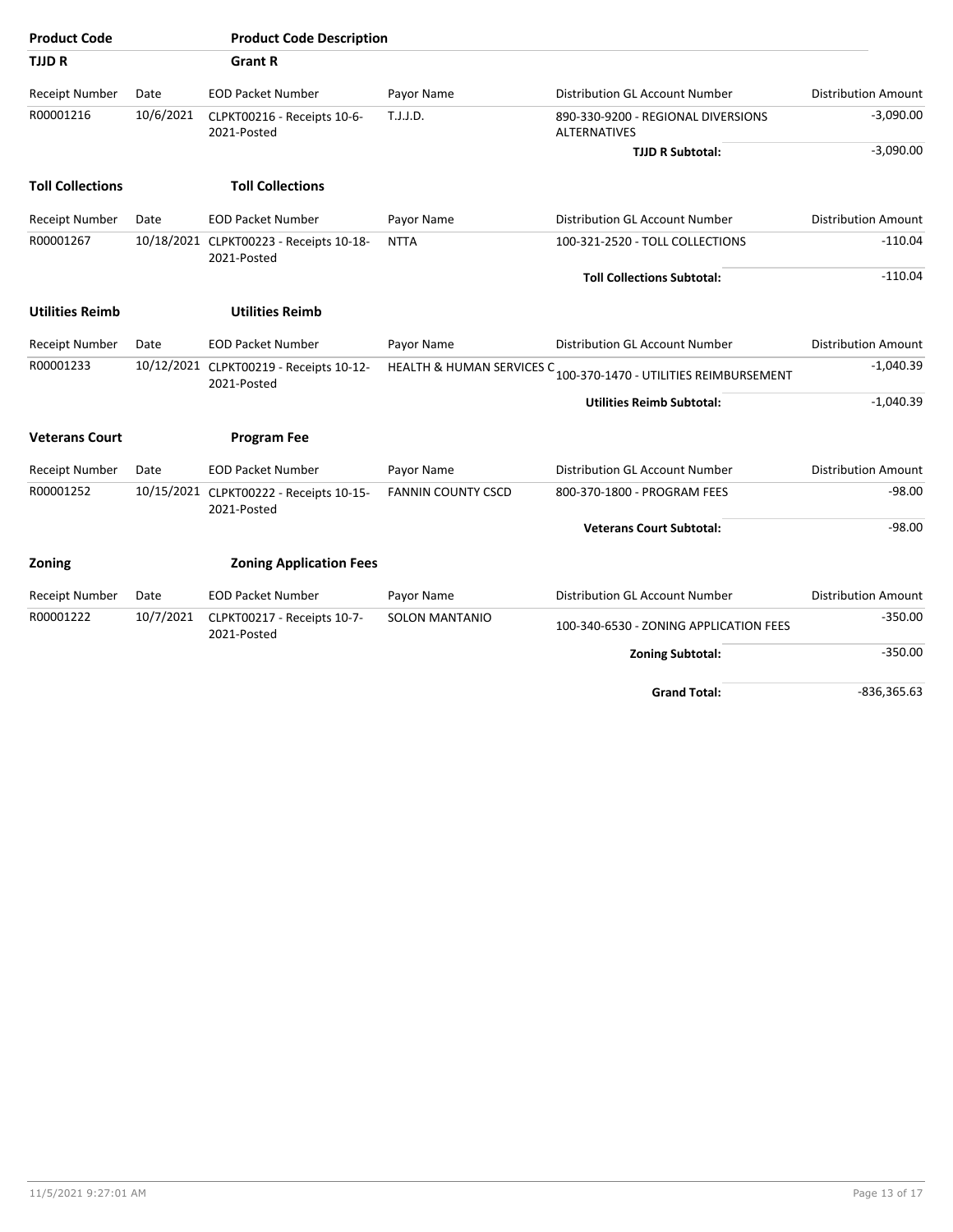

## **Receipt Listing by Product Code**

Fannin County, TX **General Ledger Distribution Account Summary** 

Date Range: 10/02/2021 - 10/31/2021

| Distribution GL Account Number                |               | <b>Distribution Amount</b> |
|-----------------------------------------------|---------------|----------------------------|
| <b>Fund: 100</b>                              |               |                            |
| 100-310-1100 - CURRENT TAXES                  |               | $-16,239.88$               |
| 100-310-1200 - DELINQUENT TAXES               |               | -34,439.67                 |
| 100-318-1210 - PAY N LIEU TAX/UPPER TRINITY   |               | $-7,296.40$                |
| 100-318-1280 - LOCAL FINES AND REIMBURSEMENTS |               | -957.58                    |
| 100-318-1290 - STATE FINES AND REIMBURSEMENTS |               | $-1,778.27$                |
| 100-318-1300 - COURT COSTS/ARREST FEES        |               | $-6,234.60$                |
| 100-318-1400 - TAX ON MIXED DRINKS            |               | $-2,603.88$                |
| 100-318-1600 - SALES TAX REVENUES             |               | $-105,259.33$              |
| 100-319-4200 - JAIL PAY PHONE COMMISSION      |               | $-29,742.54$               |
| 100-319-5530 - ADMINISTRATIVE FEE             |               | $-27,542.50$               |
| 100-320-3000 - SEWAGE PERMITS/INSPECTIONS     |               | $-12,170.00$               |
| 100-321-2000 - COMMISSIONS ON CAR REGIST      |               | $-7,644.25$                |
| 100-321-2500 - COMMISSION ON CAR TITLES       |               | $-3,195.00$                |
| 100-321-2520 - TOLL COLLECTIONS               |               | $-110.04$                  |
| 100-321-9010 - TAX CERTIFICATES               |               | $-919.77$                  |
| 100-330-4370 - INDIGENT DEFENSE GRANT         |               | $-10,063.75$               |
| 100-340-1350 - FAMILY PROTECTION FEE          |               | $-120.00$                  |
| 100-340-4030 - COUNTY CLERK FEES              |               | $-50.00$                   |
| 100-340-4500 - DISTRICT CLERK FEES            |               | $-6,331.58$                |
| 100-340-4750 - DISTRICT ATTORNEY FEES         |               | $-1.98$                    |
| 100-340-5530 - CONSTABLE PCT. 3 FEES          |               | $-75.00$                   |
| 100-340-5600 - SHERIFF FEES                   |               | $-763.95$                  |
| 100-340-5730 - BOND SUPERVISION FEES          |               | $-8,462.00$                |
| 100-340-6000 - D.C.6TH COURT OF APPEALS FEE   |               | $-150.00$                  |
| 100-340-6530 - ZONING APPLICATION FEES        |               | $-350.00$                  |
| 100-340-6540 - DEVELOPMENT PERMIT             |               | $-180.00$                  |
| 100-340-6550 - BUILDING PERMITS               |               | $-150.00$                  |
| 100-370-1000 - KFYN-RADIO TOWER RENT          |               | $-200.00$                  |
| 100-370-1150 - RENT- VERIZON TOWER            |               | $-1,064.61$                |
| 100-370-1300 - REFUNDS & MISCELLANEOUS        |               | -972.71                    |
| 100-370-1420 - CULVERT PERMITTING PROCESS     |               | $-40.00$                   |
| 100-370-1470 - UTILITIES REIMBURSEMENT        |               | $-1,040.39$                |
| 100-370-1620 - COURT REPORTER SERVICE FEE     |               | $-450.00$                  |
| 100-370-4320 - PROCEEDS OF SALE OF LIVESTOCK  |               | $-187.50$                  |
|                                               | 100 Subtotal: | $-286,787.18$              |
| <b>Fund: 110</b>                              |               |                            |
| 110-340-6500 - DISTRICT CLERK FEES            |               | $-223.13$                  |
|                                               | 110 Subtotal: | $-223.13$                  |

**Fund: 121**

121-370-1310 - IMAGES FEES AND COPIES -2,131.00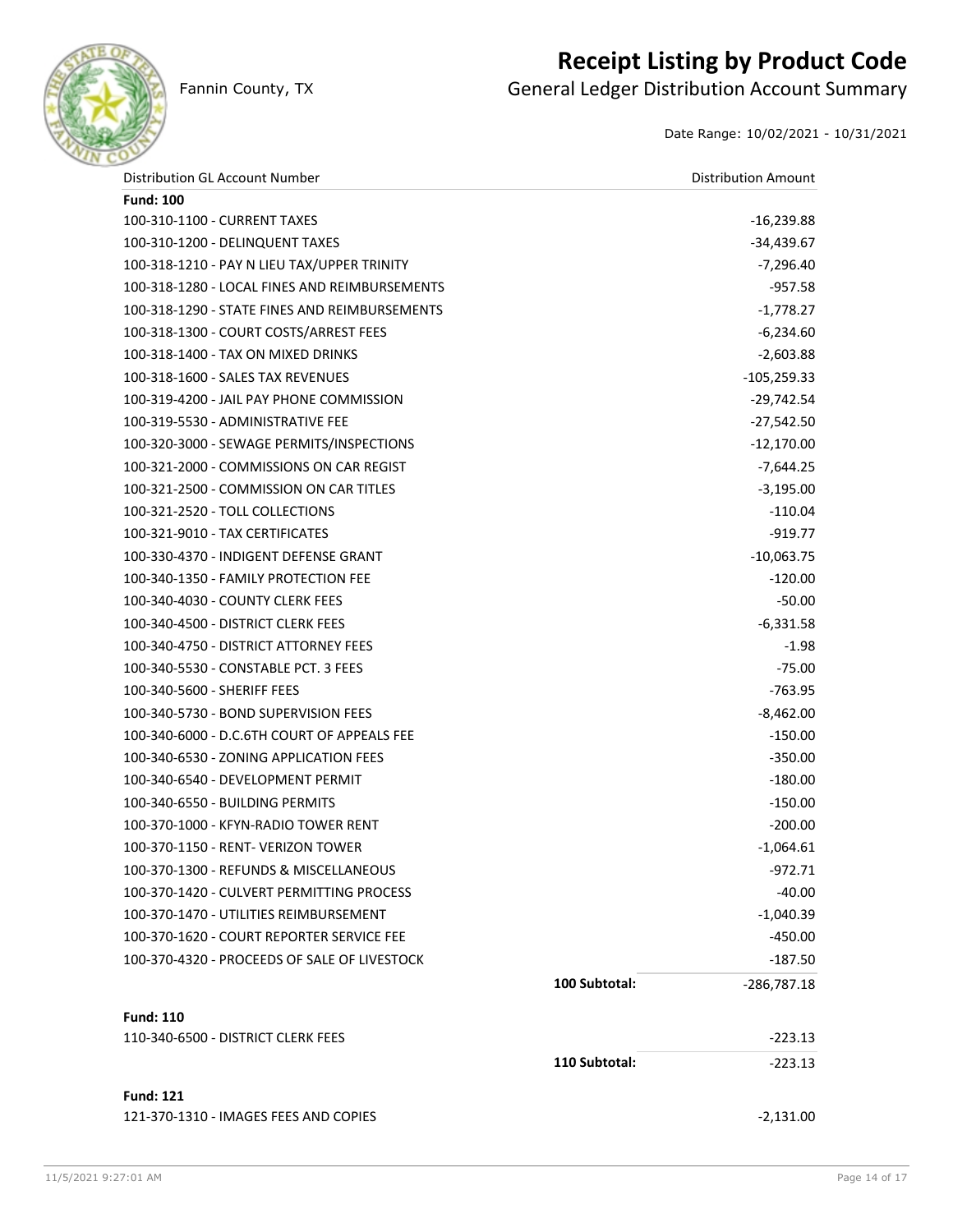| <b>Distribution GL Account Number</b>              |               | <b>Distribution Amount</b> |
|----------------------------------------------------|---------------|----------------------------|
|                                                    | 121 Subtotal: | $-2,131.00$                |
| <b>Fund: 130</b>                                   |               |                            |
| 130-345-1130 - SURETY BAIL BOND FEE                |               | $-375.00$                  |
|                                                    | 130 Subtotal: | $-375.00$                  |
|                                                    |               |                            |
| <b>Fund: 190</b>                                   |               |                            |
| 190-370-1360 - DST.CLK.PRES.REC.FEE                |               | $-246.88$                  |
|                                                    | 190 Subtotal: | $-246.88$                  |
| <b>Fund: 191</b>                                   |               |                            |
| 191-370-4500 - DISTRICT CT.RECORDS ARCHIVE FEE     |               | $-390.78$                  |
|                                                    | 191 Subtotal: | $-390.78$                  |
|                                                    |               |                            |
| <b>Fund: 192</b>                                   |               |                            |
| 192-370-4400 - DST.CLK.CO.&DST.CT.TECHNOLOGY FEE   |               | $-38.97$                   |
|                                                    | 192 Subtotal: | $-38.97$                   |
| <b>Fund: 193</b>                                   |               |                            |
| 193-370-1330 - DIST.CLK.COURT RECORDS PRESERVATION |               | $-320.39$                  |
|                                                    | 193 Subtotal: | $-320.39$                  |
|                                                    |               |                            |
| <b>Fund: 200</b>                                   |               |                            |
| 200-370-1350 - CO.OFFICE REC.MNGMT.FEE             |               | $-341.72$                  |
|                                                    | 200 Subtotal: | $-341.72$                  |
| <b>Fund: 210</b>                                   |               |                            |
| 210-310-1100 - CURRENT TAXES                       |               | $-933.37$                  |
| 210-310-1200 - DELINQUENT TAXES                    |               | $-1,979.40$                |
| 210-318-1210 - PAY N LIEU TAX/UPPER TRINITY        |               | $-442.12$                  |
| 210-318-1600 - SALES TAX REVENUES                  |               | $-6,051.06$                |
| 210-321-3000 - COUNTY'S ADDITIONAL \$10            |               | $-5,013.49$                |
| 210-350-4500 - DISTRICT CLERK FINES                |               | $-1,003.34$                |
| 210-370-1200 - STATE LATERAL ROAD                  |               | $-8,422.07$                |
| 210-370-1420 - CULVERT PERMITTING PROCESS          |               | $-20.00$                   |
|                                                    | 210 Subtotal: | $-23,864.85$               |
|                                                    |               |                            |
| <b>Fund: 220</b>                                   |               |                            |
| 220-310-1100 - CURRENT TAXES                       |               | $-1,087.45$                |
| 220-310-1200 - DELINQUENT TAXES                    |               | $-2,306.13$                |
| 220-318-1210 - PAY N LIEU TAX/UPPER TRINITY        |               | $-514.89$                  |
| 220-318-1600 - SALES TAX REVENUES                  |               | $-7,046.98$                |
| 220-321-3000 - COUNTY'S ADDITIONAL \$10            |               | $-5,840.04$                |
| 220-350-4500 - DISTRICT CLERK FINES                |               | $-1,168.77$                |
| 220-370-1200 - STATE LATERAL ROAD                  |               | $-9,810.60$                |
| 220-370-1420 - CULVERT PERMITTING PROCESS          |               | $-60.00$                   |
|                                                    | 220 Subtotal: | -27,834.86                 |
| <b>Fund: 230</b>                                   |               |                            |
| 230-310-1100 - CURRENT TAXES                       |               | $-1,631.07$                |
| 230-310-1200 - DELINQUENT TAXES                    |               | $-3,458.98$                |
| 230-318-1210 - PAY N LIEU TAX/UPPER TRINITY        |               | $-772.43$                  |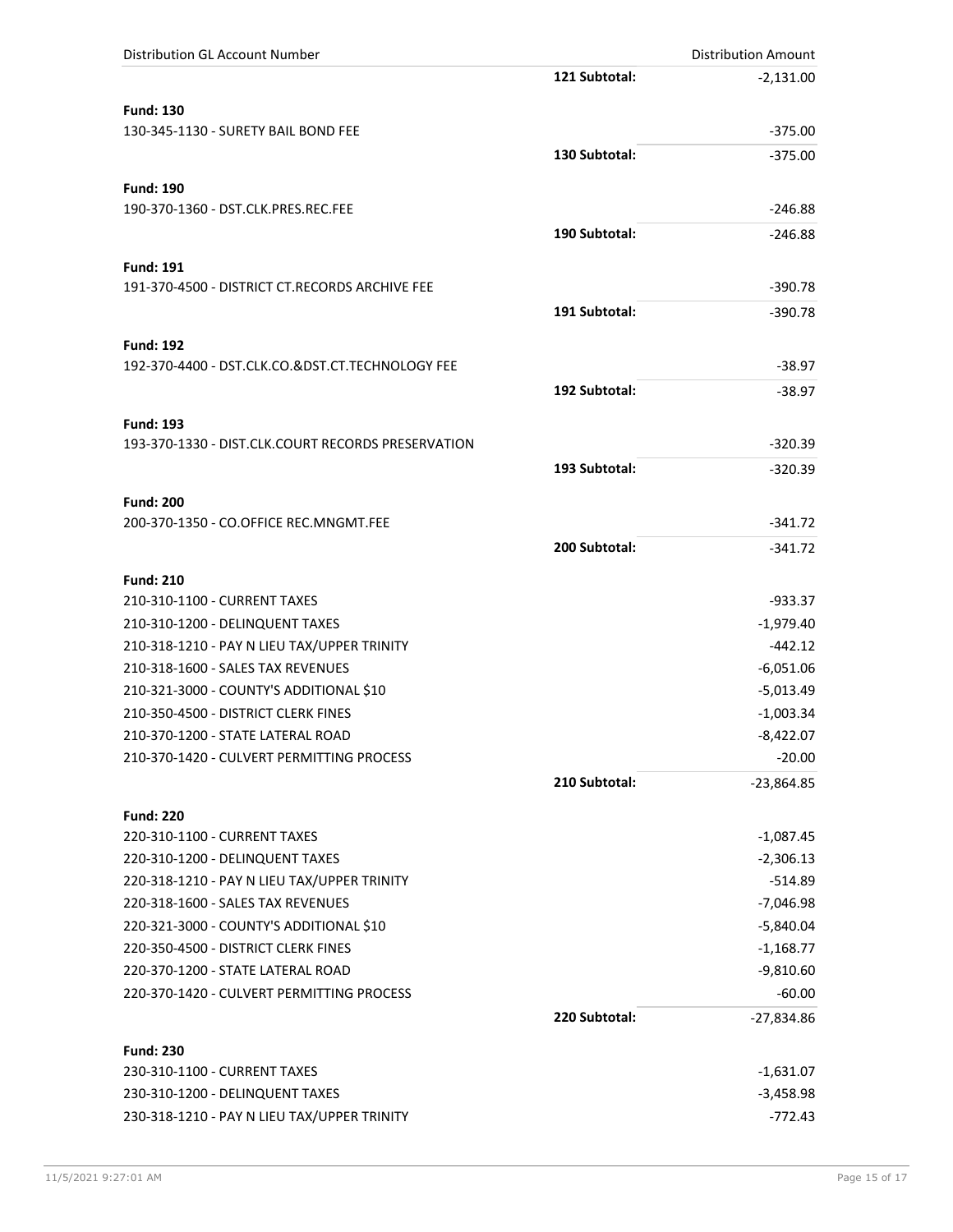| Distribution GL Account Number                   |               | <b>Distribution Amount</b> |
|--------------------------------------------------|---------------|----------------------------|
| 230-318-1600 - SALES TAX REVENUES                |               | $-10,571.82$               |
| 230-321-3000 - COUNTY'S ADDITIONAL \$10          |               | $-8,760.06$                |
| 230-350-4500 - DISTRICT CLERK FINES              |               | $-1,753.15$                |
| 230-370-1200 - STATE LATERAL ROAD                |               | $-14,715.90$               |
| 230-370-1380 - SALE OF SCRAP IRON                |               | $-736.50$                  |
| 230-370-1450 - REIMBURSEMENT OF MATERIALS        |               | $-362.70$                  |
|                                                  | 230 Subtotal: | $-42,762.61$               |
|                                                  |               |                            |
| <b>Fund: 240</b><br>240-310-1100 - CURRENT TAXES |               | $-928.58$                  |
| 240-310-1200 - DELINQUENT TAXES                  |               | $-1,969.25$                |
| 240-318-1210 - PAY N LIEU TAX/UPPER TRINITY      |               | $-439.76$                  |
| 240-318-1600 - SALES TAX REVENUES                |               |                            |
| 240-321-3000 - COUNTY'S ADDITIONAL \$10          |               | $-6,018.68$                |
|                                                  |               | $-4,986.41$                |
| 240-350-4500 - DISTRICT CLERK FINES              |               | $-997.93$                  |
| 240-370-1200 - STATE LATERAL ROAD                |               | $-8,376.61$                |
|                                                  | 240 Subtotal: | $-23,717.22$               |
| <b>Fund: 350</b>                                 |               |                            |
| 350-340-4500 - DISTRICT CLERK FEES               |               | $-1,050.27$                |
|                                                  | 350 Subtotal: | $-1,050.27$                |
|                                                  |               |                            |
| <b>Fund: 360</b>                                 |               |                            |
| 360-370-1300 - REFUNDS & MISCELLANEOUS           |               | $-158.15$                  |
|                                                  | 360 Subtotal: | $-158.15$                  |
| <b>Fund: 361</b>                                 |               |                            |
| 361-207-0990 - HELD IN TRUST                     |               | $-3,199.00$                |
|                                                  | 361 Subtotal: | $-3,199.00$                |
|                                                  |               |                            |
| <b>Fund: 590</b>                                 |               |                            |
| 590-370-4250 - DRUG COURT FEE                    |               | $-129.49$                  |
| 590-370-4260 - SPECIALTY COURT                   |               | $-30.83$                   |
|                                                  | 590 Subtotal: | $-160.32$                  |
| <b>Fund: 600</b>                                 |               |                            |
| 600-310-1100 - CURRENT TAXES                     |               | $-2,517.19$                |
| 600-310-1200 - DELINQUENT TAXES                  |               | $-1,179.68$                |
| 600-318-1210 - PAY N LIEU TAX/UPPER TRINITY      |               | $-394.40$                  |
|                                                  | 600 Subtotal: | $-4,091.27$                |
|                                                  |               |                            |
| <b>Fund: 670</b>                                 |               |                            |
| 670-330-5100 - COURTHOUSE RESTORATION            |               | -349,439.93                |
|                                                  | 670 Subtotal: | -349,439.93                |
| <b>Fund: 700</b>                                 |               |                            |
| 700-370-1421 - ROW PERMITS                       |               | $-30.00$                   |
|                                                  | 700 Subtotal: | $-30.00$                   |
|                                                  |               |                            |